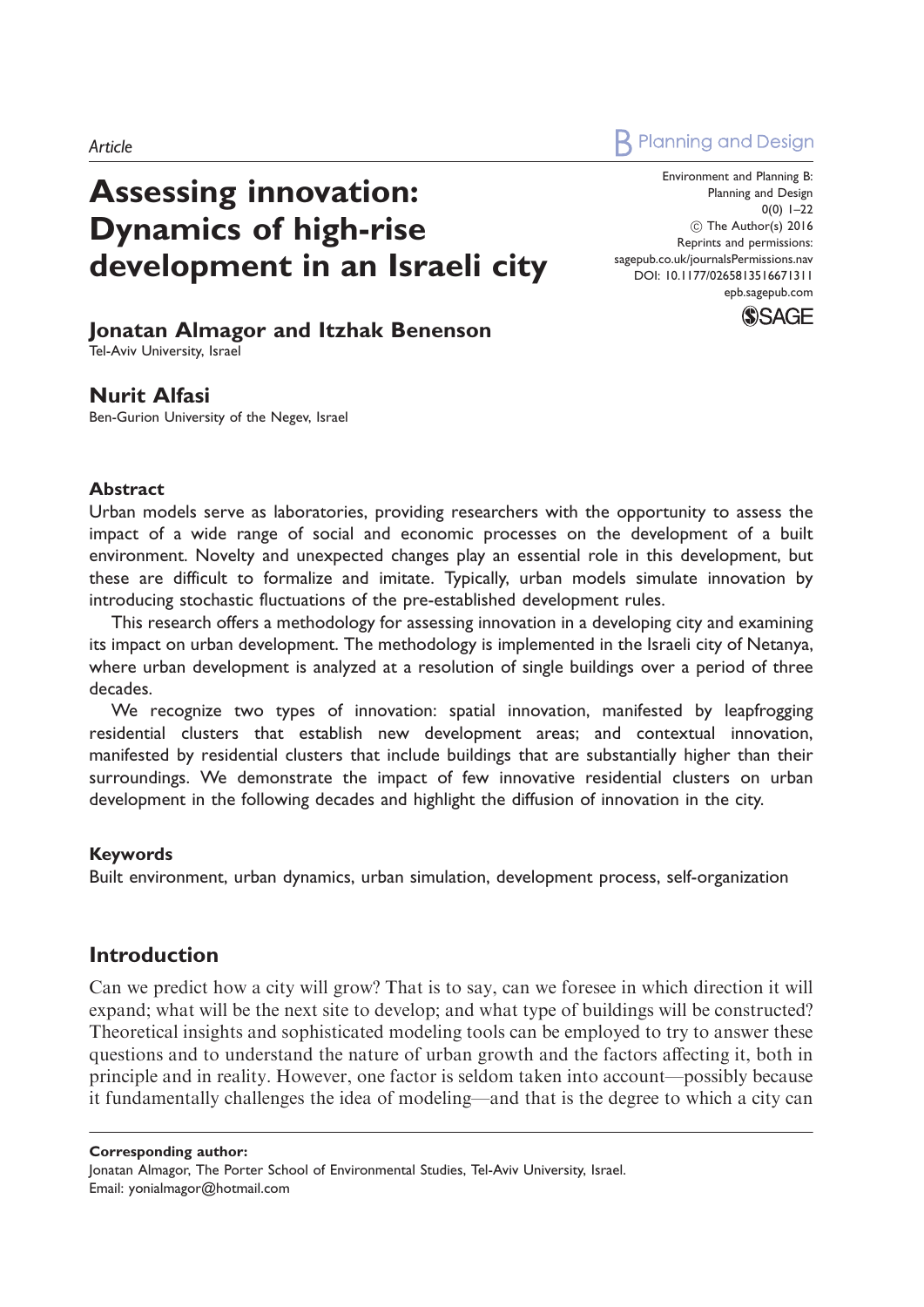be innovative. And if so, what is the role of novelty and unexpected change in the development of an urban environment. Cities are assumed to be focal points for social, economic, and cultural innovation (Knudsen et al., 2008); however, there are inherent problems when dealing with the concept of innovation in urban models. Models are inherently limited in their ability to incorporate unexpected development simply because it is unexpected.

The main focus of this research is to evaluate the role of innovation in the ''regular'' development of a built environment, in order to assess the importance of incorporating this attribute in urban models. We consider innovation in one of the major physical components of the city: buildings. Innovation comes in various forms: in the type of building (internal and external design, apartment size, building height); in the type of urban environment (inner city, suburban); and in the type of development (individual buildings, whole neighborhoods).

Models are limited in relation to innovation: they are bound by pre-set rules and forced to assume that innovation is linked to stochastic deviation or, at least, to the ''rule of modifying/breaking-the-rule''. In this paper, we wish to examine the existence of buildingrelated innovation, far from the hub of urban entrepreneurship, where it is least expected; and we establish if it is a significant trait of urban development or if it should be set aside, as often happens in Cellular Automata (CA) and Agent-Based Models (ABM) of cities.

This research investigates the dynamics of residential development in the Israeli city of Netanya, located in the outer ring of the Tel Aviv Metropolitan Area, during the time period 1983–2010. Netanya was chosen for two significant qualities. First, it is outside the metropolitan core and is the image of a stable residential city. As such, it is not attractive to developers interested in experimental innovation and entrepreneurial risk-taking. Rather, the type of development that takes place in the city is adaptation continuation of existing fashions and tested trends. Second, being part of the rapidly increasing metropolitan area, Netanya has been growing immensely over the last three decades, mainly with the development of new residential neighborhoods. Over the years and in accordance with residential development in the Tel Aviv Metropolitan Area, more and more residential developments in Netanya are high-rise buildings. This trend peaked in 2014 when more apartments in the city were being built in high-rise residential buildings (15 floors and up) than any other city in Israel (ICBS, 2015). Therefore, development in Netanya can be described as ''regular'' and, at the same time, it provides an opportunity to track occurrences of innovation in a city that has had considerable growth of the built area.

We analyze the built environment of Netanya from aerial photos and a high-resolution urban GIS database. Based on the empirical results, we present the characteristics of residential dynamics in the city, and explore the role of innovation in residential development. We focus on the relationship between new residential developments and the buildings that surround them. Quantitatively, we analyze the size and location of new development sites in regard to existing built-up areas, and the relation between the height of new and existing buildings. Based on these comparisons, we identify innovative individual buildings and clusters of buildings. We explore innovation diffusion and the overall impact on the development of the city.

## From description of structure to dynamics of urban development

Classical models of urban development assume that the spatial structure of cities is an outcome of economic decisions of households that act to maximize their utility. According to Alonso's Bid Rent theory, households locate themselves at a certain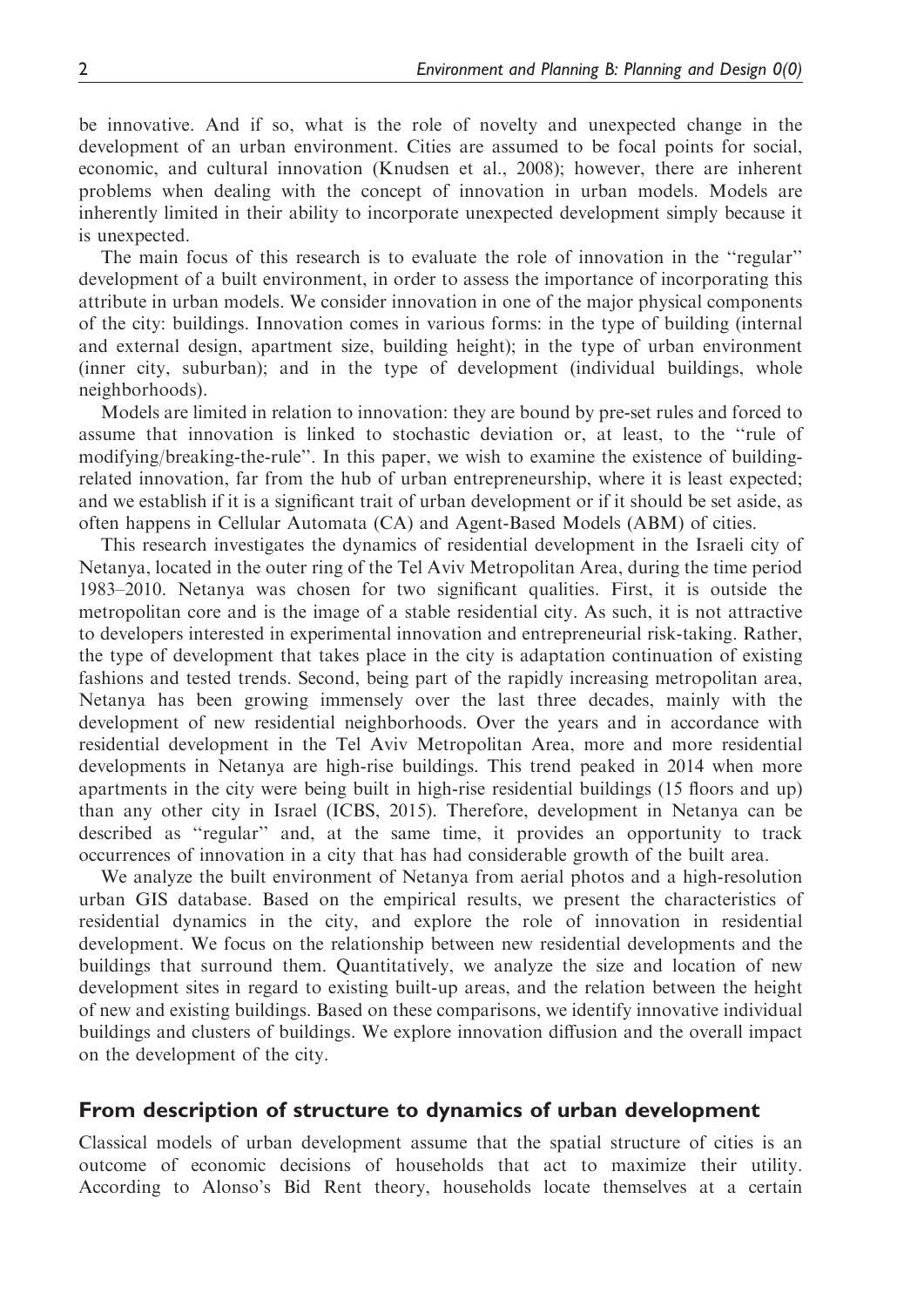distance from the central business district (CBD) based on the utility they receive from the land and other consumer goods within their budget constraints (Alonso, 1964). Land-use prices are described by bid-rent curves, which decrease away from the CBD. Distance from the CBD results in increasing transportation costs that affect the utility of the bidders. The outcome is a spatial structure of concentric land-use rings that reflects the sensitivity of each land-use to the transportation costs. The Muth-Mills housing model expands on the Alonso model to account for density at each location (by introducing a developer who decides the structural density of development) in addition to the rent gradients (Mills, 1967).

Unlike the static Alonso-Muth-Mills model that assumes that the city pattern is always in an equilibrium state, complexity theory sees the city as an ever-developing system (Batty, 2001). Haken's theory of synergetics and Prigogine's theory of dissipative structures were influential in relating to cities as self-organizing systems that emerge from the bottom-up (Portugali, 1997). Urban models demonstrate processes such as bifurcation points, structure emergence, and path dependence in the process of urban development (Allen, 1997; Clarke and Wilson, 1983; Dendrinos, 1992; Portugali and Benenson, 1995); and they relate between micro-interactions of urban agents and components with macro structures that emerge in the city.

CA and ABM became major tools for modeling urban dynamics in the late 1990s. From the very beginning, they were used for simulating the evolving urban landscape as an outcome of locally interacting human agents and infrastructure elements, and to test theories and ideas about the bottom-up emergence of cities. These models are used as experimental laboratories for testing ideas about cities, and are employed to investigate scenarios and perform predictions of urban development in real-world cities (Batty and Xie, 1997; Clarke et al., 1997; de Almeida et al., 2003; Engelen et al., 2002; Itami, 1994; Miller et al., 2004; Silva and Clarke, 2002). Urban CA and ABM demonstrate that similar patterns and, to some extent, predictions of real urban development can be modeled, and therefore corroborate the theory of the city as a complex self-organizing system (Batty, 2008).

Complexity theory considers the spatial pattern of the system as a self-organizing outcome of local interactions between multiple entities that occurs under the influence of global factors (Pascual et al., 2002). Applying this view to the city, we consider the urban built-up pattern as a result of the interaction between multiple independent developers who respond to urban patterns, population and economic demands, and planning limitations. Urban developers lessen their risks by building in areas that are already developed and established, and by replicating existing building styles. Since most developers adopt this approach, competition is harsh. To survive and succeed, developers are obliged to accumulate experience and to try to foresee the future, as the profits of their current decisions will be realized only several years later. Therefore, they tend to compare the utility of the development alternatives and choose their next construction sites based, not only on the current behavior of other developers, but also on the anticipated influence of present development on the decisions of others. This view opens the door for innovation: a developer decides to break away from the current trends, by either building far from the currently developed areas or introducing a new form of building that is different from its surroundings.

## A remark on self-organization of the built area

The city is a complex system comprised of numerous infrastructure elements—commercial, industrial and residential buildings, roads, electricity, water, sewage and phone networks,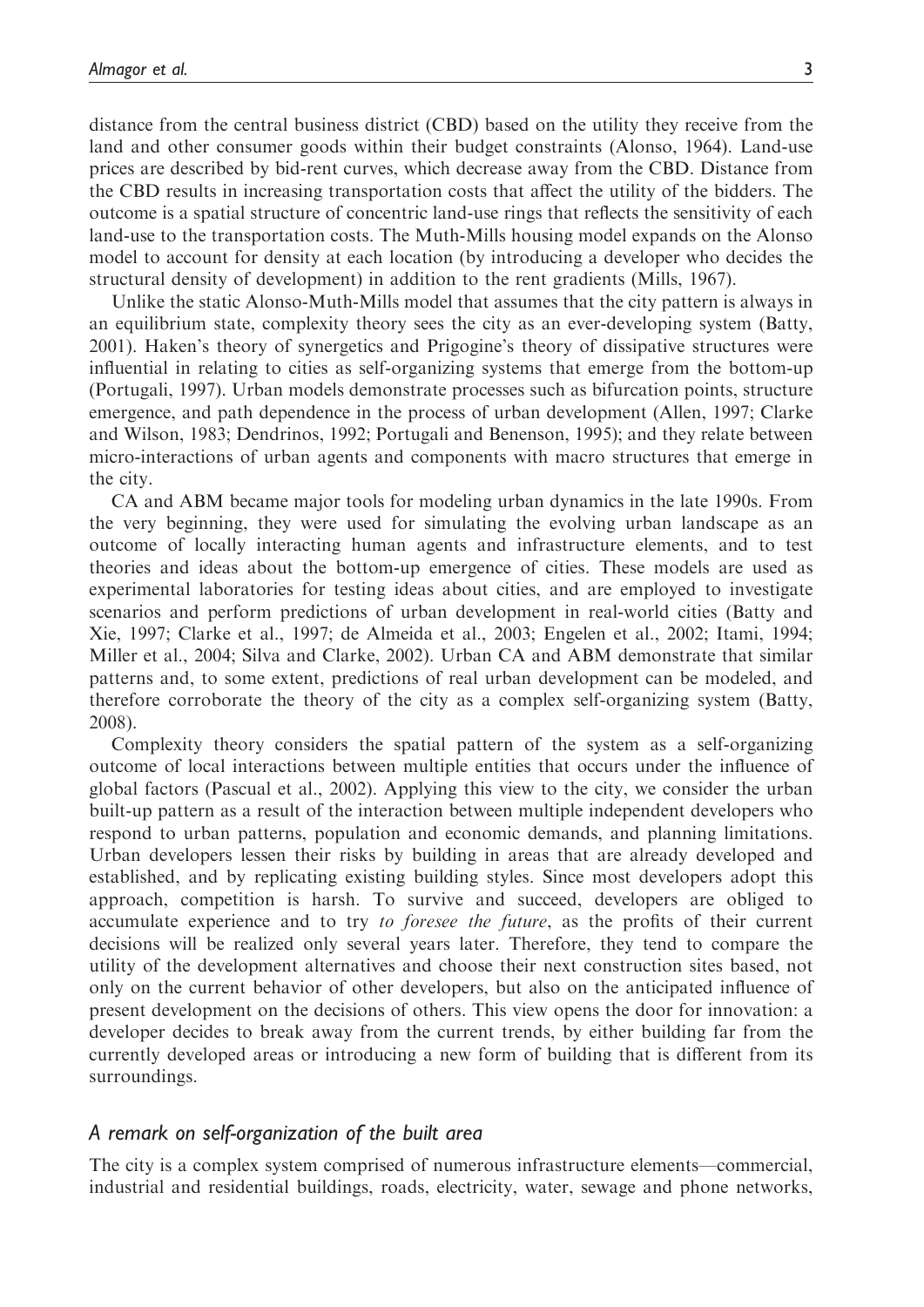parks, parking lots, and public spaces—all interrelated in functionality and location. Though most cities incorporate a plan that regulates city development, the actual implementation of the plan is in the hands of public and private development firms and private individuals who, without central coordination, determine the location, timing, and form of construction. As recent research in the field of urban and regional planning shows (Alfasi et al., 2012; Buitelaar et al., 2011; York et al., 2014; Zhong et al., 2014), comprehensive land-use plans are far from being effective in terms of coercing development patterns. Moreover, flexibility tools enabling bottom-up planning and development are becoming more common (Gielen and Tasan-Kok, 2010; Tasan-Kok, 2008), which means that case-by-case decision making, rather than comprehensive planning, affects the development of a city.

When considering a potential site for development, developers evaluate the existing state of the city while taking into consideration the implications of actions made by other developers who are operating alongside them. This interaction results in an ongoing feedback process between the developers' behavior and the city's dynamics. The collective actions of developers change the state of the city, and the emerging city pattern determines conditions for future developments. Through this feedback process the city self-organizes itself.

While ultimately shaping the global structure of the city, each developer operates within a local orientation. The decision of where to locate a development site is mainly related to the current and anticipated state of a site's surrounding area—the neighborhood. Therefore, the city as a whole develops from the bottom-up. According to this outlook, the emergence of a new, self-organizing order can be characterized by observing the spatial diffusion of form, such as height, style and design of buildings, among development sites.

One of the tools used here to characterize development sites is the power law, usually an indicator of the scaling behavior of complex, self-organizing systems (Marković and Gros, 2014). The power law was first recognized for the relation between the number of cities (y) and population size (p):  $y = A^*p^{-\alpha}$ , where A is a constant defined by the size of the largest city (Auerbach, 1913). Zipf (1949) found that the population  $(P_i)$  of a city and its rank  $(R_i)$ within cities ordered by population size can also be described by the power law:  $P_i = P_1/R_i^{\alpha}$ , where  $P_1$  is the population of the largest city. The values of the  $\alpha$  exponent for the relation between the size of the city and its rank were evaluated in different countries around the world, showing that  $\alpha$  is usually close to 1 (0.7–1.3) with small variations between countries (Pumain, 2004; Rosen and Resnick, 1980). Several explanations were offered for the power law scaling of systems (e.g. see the most popular Gabaix (1999) model of larger cities growing disproportionally fast), but none was fully adopted by researchers. The existence of the power law dependency between size and rank of elements in social systems is often considered as a signature of self-organization (Batty, 2008; Stephen and Dixon, 2009); and we accept this hypothesis. While the power law is mostly studied for systems of cities, few studies indicate that it is also valid on the inter-city scale (Chen and Wang, 2014; Fragkias and Seto, 2009). In this study, we support this claim by showing that the size distribution of the newly developed residential sites follows the power law in each of the three decades investigated.

# Research area and methodology

## Research area—Netanya

Founded in 1929, Netanya is situated in Israel's central district along the Mediterranean coastline, about 30 km north of the Municipality of Tel Aviv and as part of the outer ring of the Tel Aviv Metropolitan Area. It is the 8th largest city in Israel, with a municipal area of 2895 ha and a population of 189,000 residents. Since 1980, the city population has almost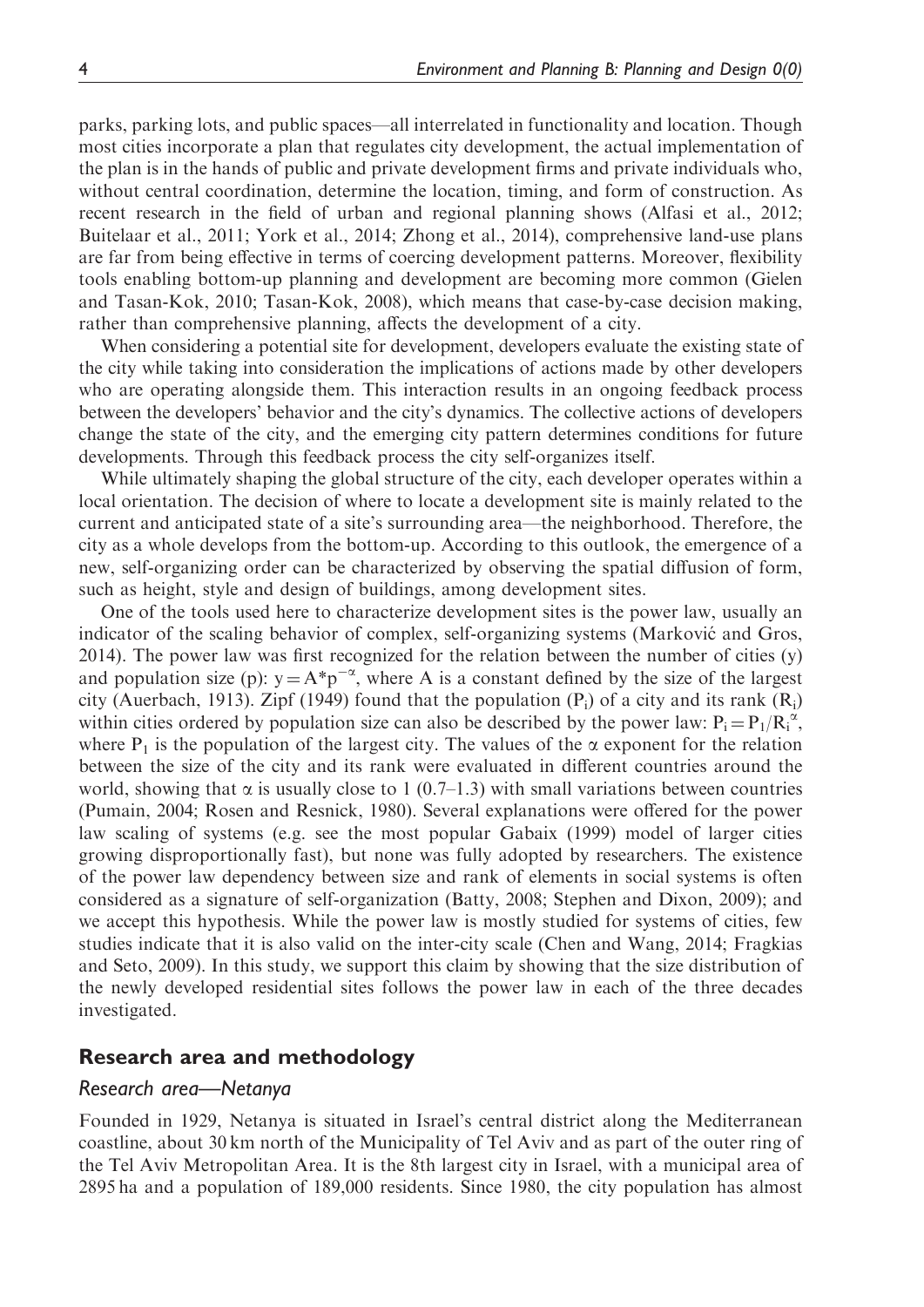

Figure 1. The dynamics of population, built-up area and density in Netanya, 1983–2010.

doubled and the built-up area increased by more than 60% (Figure 1), much of which is due to a large wave of immigration to Israel during the 1990s. Private developers are responsible for 95% of residential development in Netanya.

Over the years, Netanya's skyline has changed and high-rise buildings with more than 15 floors have become the primary type of residential development (Frenkel, 2007). The peak of this type of development was in 2014 when 2443 apartments were being developed in highrise buildings (Figure 2). This comprised 70% of total residential development in Netanya—more than any other city in Israel (ICBS, 2015).

In addition, new residential neighborhoods emerged outside the existing built area, which expanded the city substantially (Figure 3).

## Methodology

Aerial photos of the city of Netanya from 1983, 1993, 2001, and 2010 were used to monitor urban development. The aerial photos were geo-referenced and combined with GIS vector layers of the building footprints from 1995 and 2010. Using the vector layer of the building footprints in 1995 superimposed on the aerial photos taken in 1983 and 1993, we created two additional vector layers that represent building footprints in 1983 and 1993. To do this, we geo-referenced aerial photos, and then manually tested whether buildings that existed in 1995 are presented in the aerial photos of 1993 and 1983. Buildings that did not appear were deleted from the corresponding layers.

Our database, thus, includes four vector layers of building footprints, representing the built area of Netanya in 1983, 1993, 2001, and 2010. The layers include data on the period of buildings' construction, building type and height. These layers were examined using several methods of GIS analysis to describe the dynamics of residential development, which is analyzed based on individual buildings and clusters of continuous development (Fragkias and Seto, 2009).

We investigate development dynamics according to two aspects: the location of new residential development in relation to the existing and newly constructed built-up areas;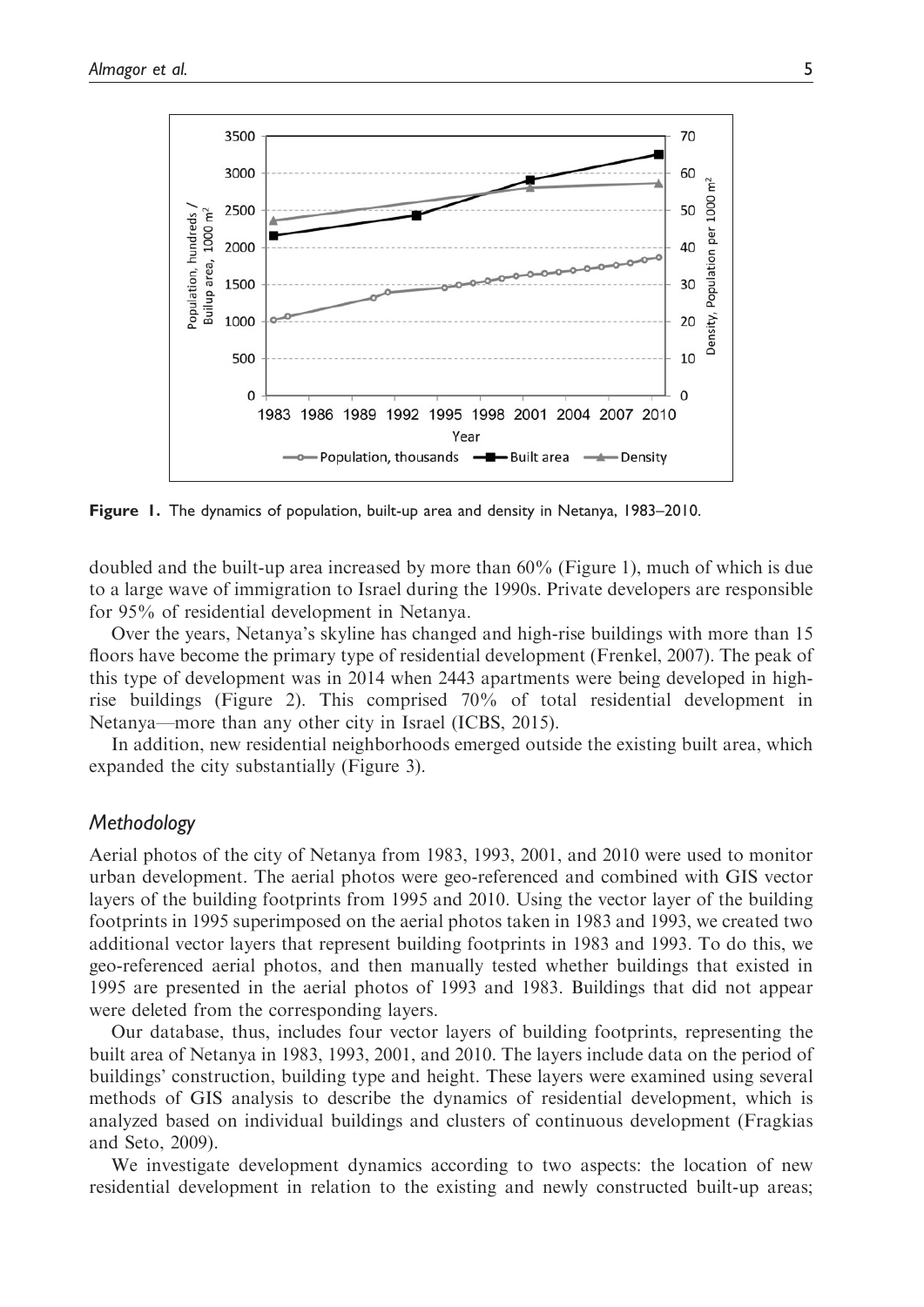

Figure 2. The dynamics of residential construction by building height in Netanya (ICBS, 2015).

and the similarity of the new development, in terms of building height, to existing and newly constructed built-up area. We aim to describe and explore the process of spatial diffusion of height in the city and to evaluate the impact of new innovative buildings, in terms of height, on the future development of the city.

Our data include individual buildings with no specific information on the residential projects with which they are associated. Therefore, we rely on the adjacency between buildings developed in the same period; and we assume that observed clusters of residential development represent projects that were planned as a single continuous entity.

Clusters of residential development are identified for each period as follows: We consider all residential buildings constructed in a given period, build a 30 -m buffer around each, and unite overlapping buffers. The resulting continuous parts are defined as clusters of residential development.

The 30 -m buffer around a building is based on the average distance between adjacent buildings in Netanya's residential neighborhoods. Note that the maximal distance between buildings within a development cluster is 60 m. This is also the minimal distance between buildings in two different clusters.

Spatial location relative to the built area: we classify the development clusters of a certain period according to their location relative to the existing buildup area<sup>1</sup> at the beginning of the period. Classification includes three categories:

- (1) Completely inside—Cluster area completely overlaps with the built-up area.
- (2) On the fringe—Cluster area partially overlaps with the built-up area and extends beyond it.
- (3) Completely outside—Cluster area is fully outside the built-up area.

Cluster's height characteristics: we characterize clusters of development by their maximal height which is defined as the height of the highest building in the cluster. Since we assume that the cluster was planned as a single project, the highest building is representative of the maximal height the planner/developer saw fit for the area. A building's height is defined by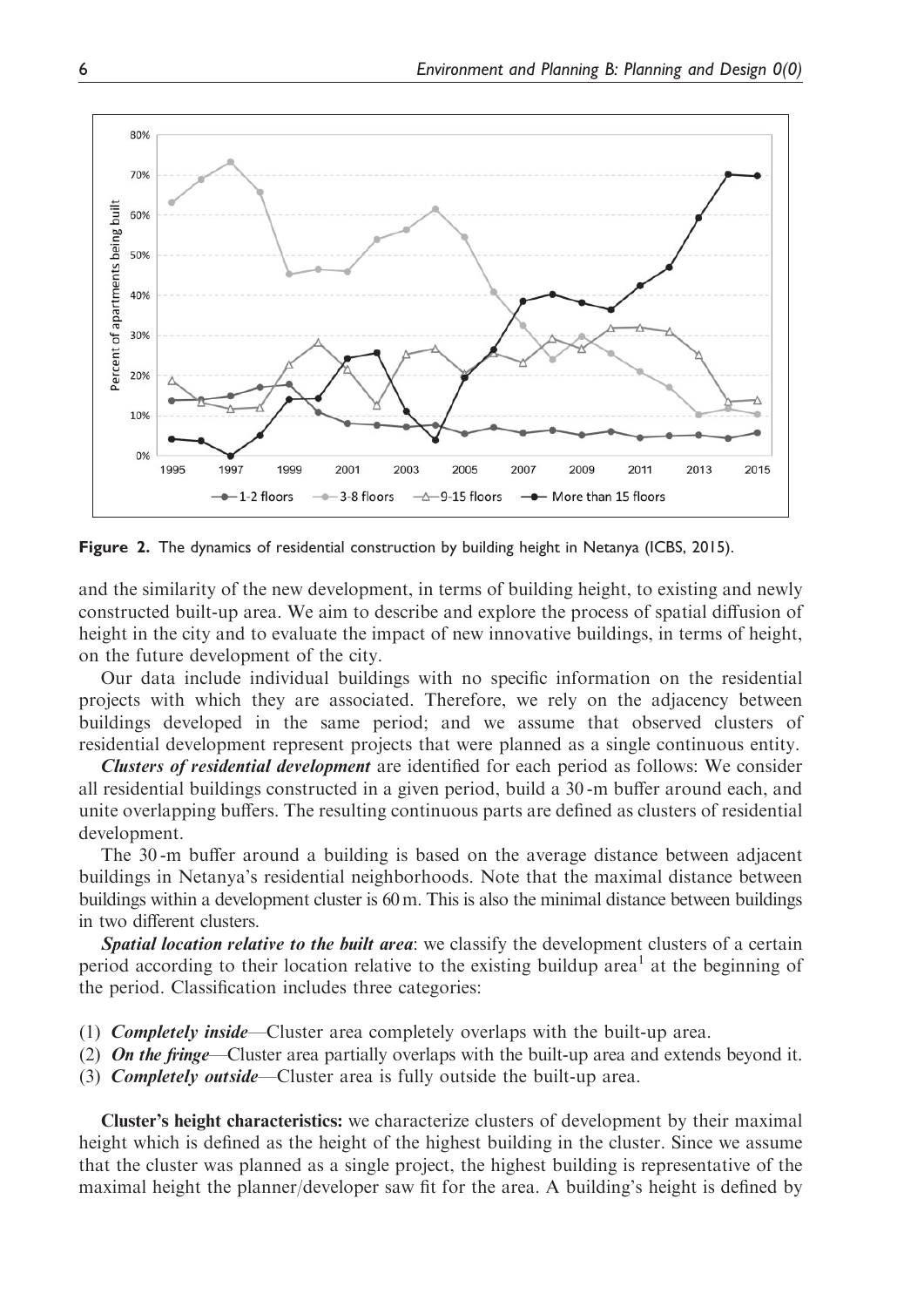

Figure 3. Urban development in Netanya, 1983–2010.

number of floors. The cluster's maximal height is compared to other clusters and individual buildings in the city to determine whether they are similar or different.

*Height similarity:* Cluster/Building X is classified as similar in height to cluster/building Y if their height difference does not exceed a third of the height of building Y.

# **Results**

## Power law distribution of a cluster size as a sign of self-organization

To characterize the dynamics of development in Netanya, we ranked, for each period, the development clusters according to their area (A) and constructed the log-log relationship between the area  $(A_i)$  of the cluster (i) and its rank  $(R_i)$ . As can be seen in Figure 4, this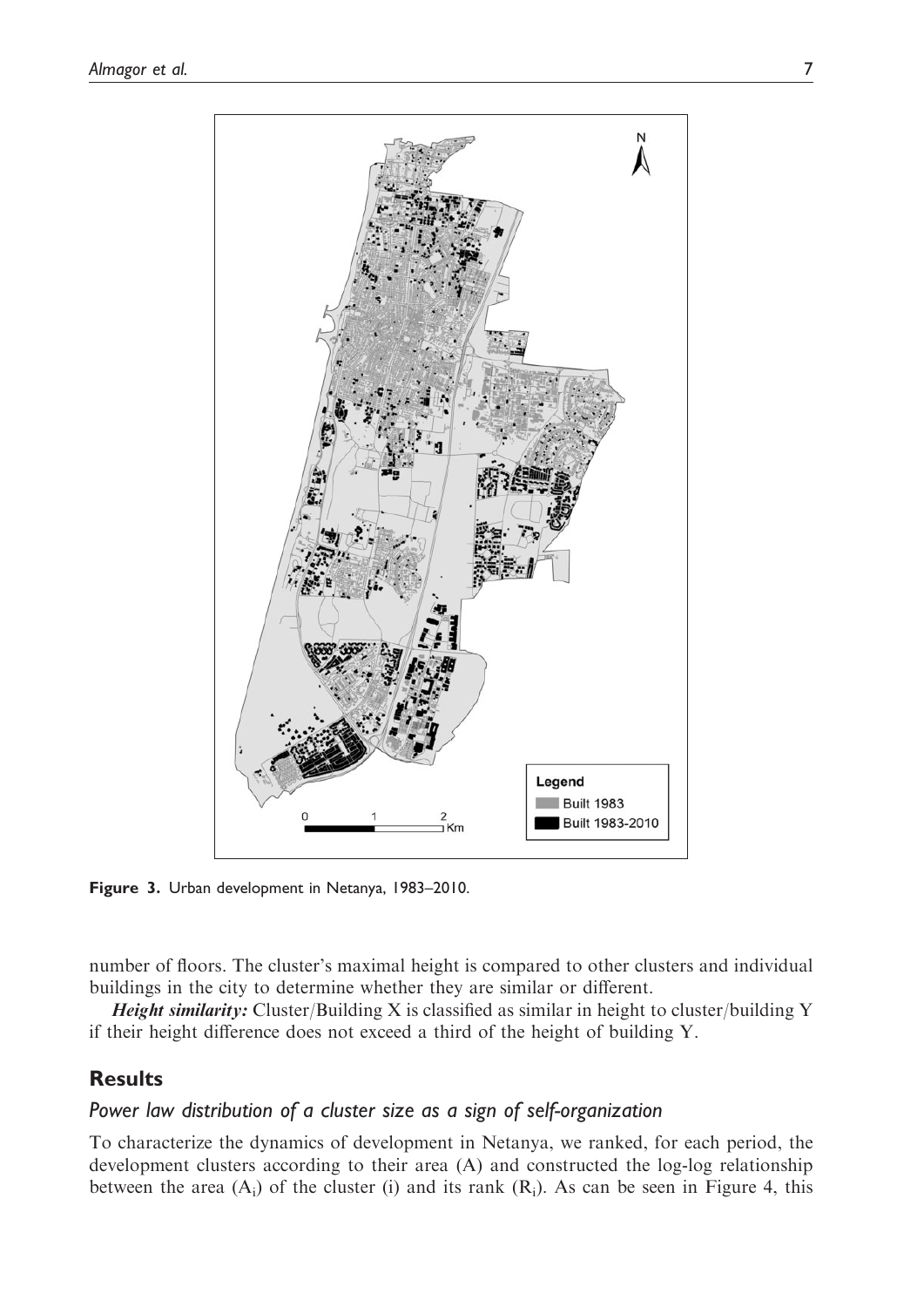

Figure 4. Rank-size log-log scatterplot of residential development clusters, by development periods.

relationship is close to linear for each of the three investigated periods, with the power law exponent 0.81, 0.96, 0.92 for the clusters of buildings constructed between 1983–1993, 1993– 2001, and 2001–2010, respectively. In all three periods, the estimate exponent is significantly lower than 1 at  $p < 0.001$ .<sup>2</sup> We consider this as a confirmation of the self-organization of the residential clusters during each period.

Note that, in accordance with the power law, an essential portion of the developed area is covered by a few large development clusters. In 1983–1993, the 10 largest development clusters comprised 36% of the total development and in 1993–2001 and 2001–2010 they comprised 50%.

#### Location of development clusters relative to the previous built-up area

As can be seen in Figures 5 and 6, most residential development takes place on the fringe of the built area. Development clusters on the fringe comprise, depending on the period, 65–75% of all development.

The average size of the clusters located on the fringe is larger than the average size of the clusters located completely inside or outside the built-up area (Figure 7). During 1993–2001, the average area of clusters located on the fringe grew to 3.8 ha, twice as much as the cluster area of the previous time period 1983–1993. Then it declined to 3 ha in 2001–2010.

Clusters inside the built-up area comprise, depending on the period, 20–32% of total development (Figure 6). Their average size is the lowest compared to clusters located on the fringe and outside the built-up area and they get smaller in time—0.9 ha during 1983– 1993, and 0.6 ha during 2001–2010. Clusters outside the built-up area comprise the smallest portion of total development, 3–14% (Figure 6). However, on average, they are larger than the clusters in the built-up area. The average area of clusters outside the built-up area remains 1.3 and 1.0 ha during the first two development periods, and grows to 2 ha during the second.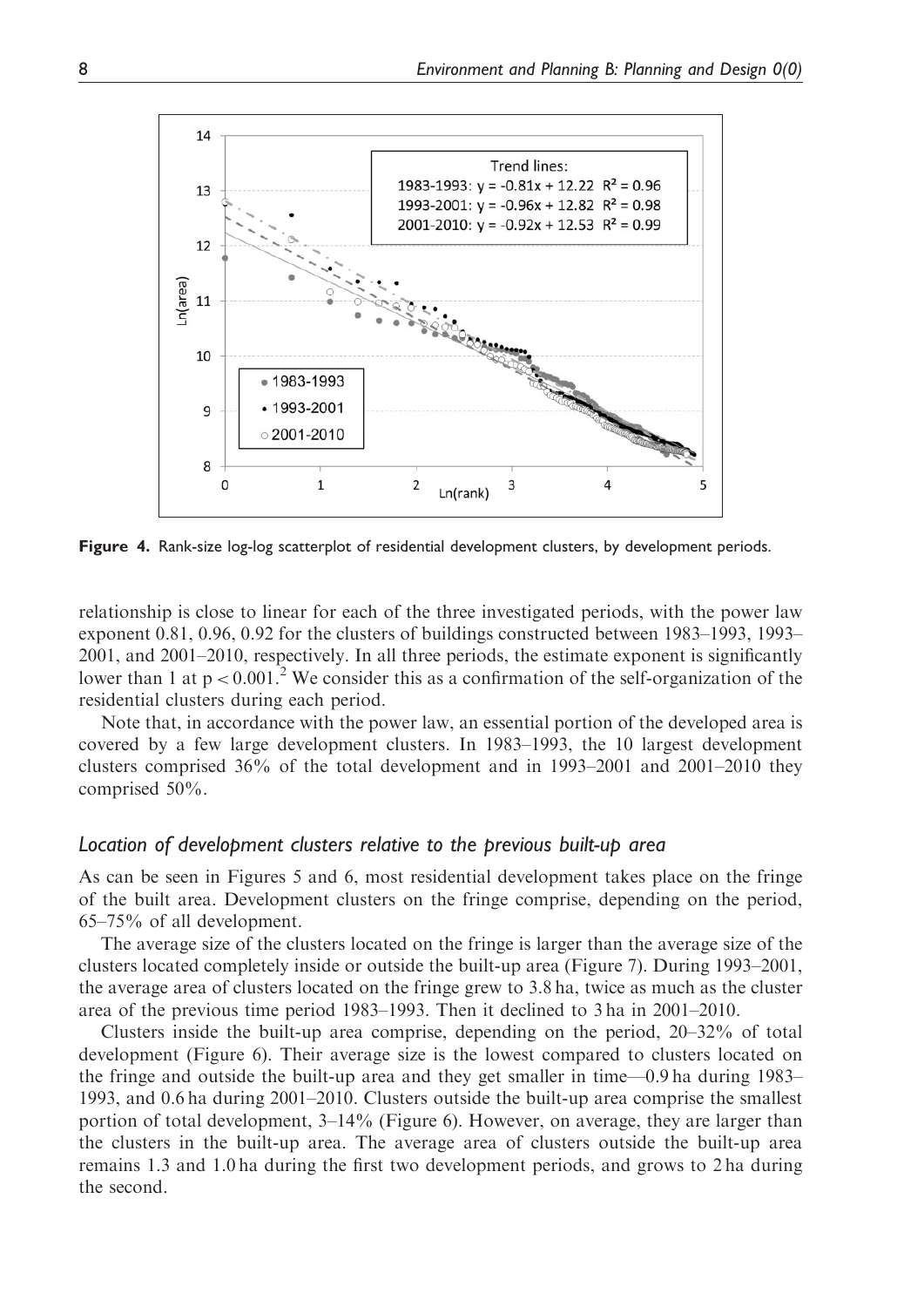

Figure 5. Location of residential development clusters relative to the built-up area, by development period: (a) 1983–1993, (b) 1993–2001, and (c) 2001–2011.



Figure 6. Fraction of the total area developed during a period according to location relative to the existing built-up area at the beginning of a period.

Maximal height of development clusters. The maximal height of buildings in development clusters, which defines the maximal height of the clusters, changes throughout the research period in two opposing ways. On the one hand, the number of clusters with the maximal height of more than 13 floors almost doubled, growing from 6% in 1983–1993 and 1993–2001 to 11% in 2001–2010. On the other hand, the number of development clusters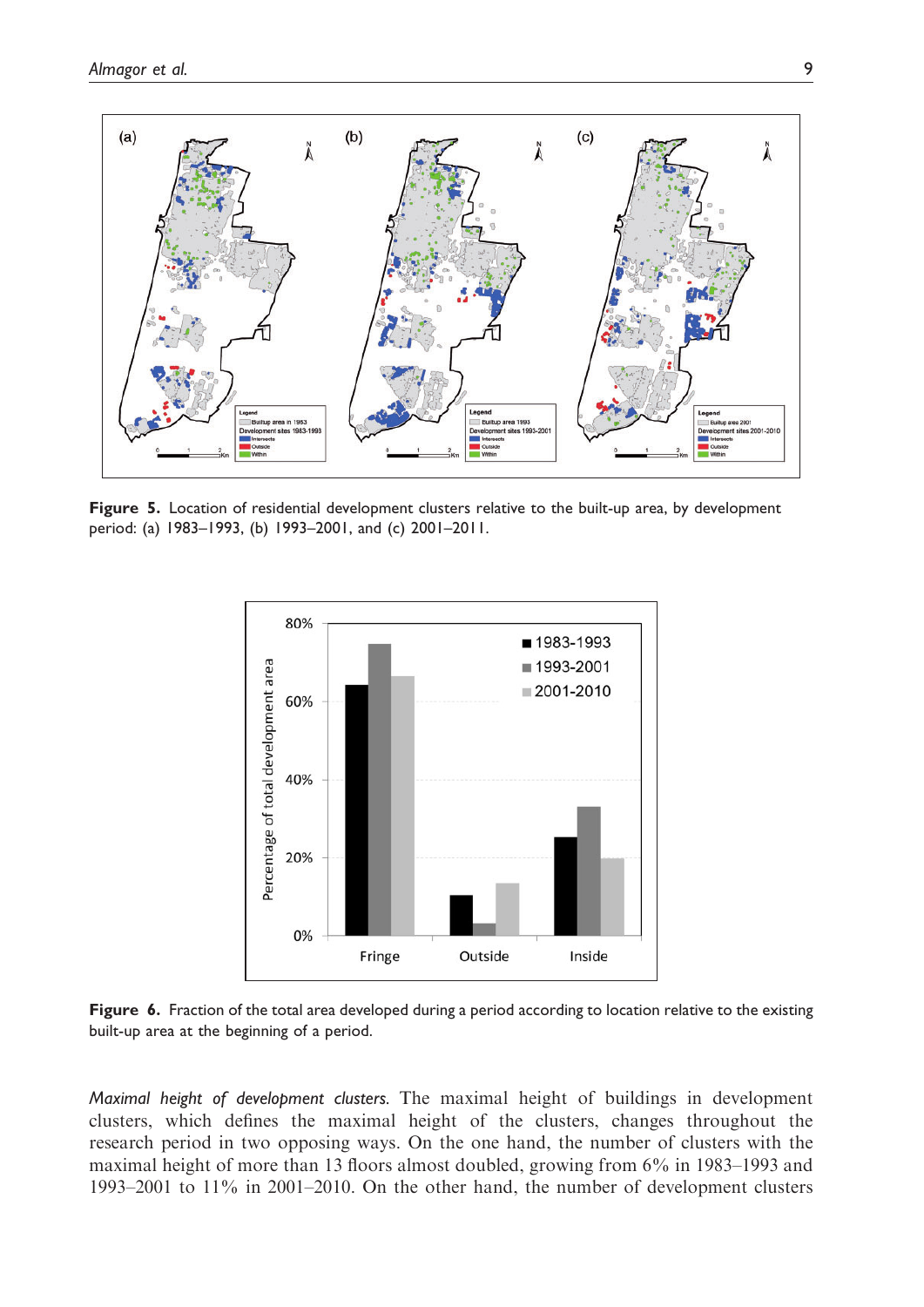

Figure 7. Average area of residential development cluster by location, for each development period.

with maximal height of 1-2 floors consistently grew during the periods. During 1983–1993, only 11% of all clusters had a maximal height of  $1-2$  floors, while in the following periods they comprise 28% and then 40% of all development clusters.

We consider the shift from mid-height construction to high-rise and low-rise buildings as a reflection of the suburbanization of Netanya, occurring as a result of its location in the outer ring of Tel-Aviv Metropolitan Area, and signifying the emergence of a new type of suburb, one that is made up of high-rise buildings alongside single-family low-rise housing. This suburban pattern of ''towers in the park'' is evident throughout the Tel Aviv Metropolitan Area (Mandelbaum, 2015), and the evolution of this pattern is clear in Netanya. In the section that follows, we investigate high-rise clusters. We analyze their spatial dynamics on a local scale and track the emergence and entrenchment of this spatial pattern.

#### Leapfrogging: Expanding the built-up area

Development clusters located completely outside the previously built-up area can be considered as a type of spatial innovation in the development of a city, as they leapfrog beyond the existing built-up borders and determine new paths for urban expansion.

Innovative leapfrog development does not follow a constant trend over the years. Although leapfrogging clusters constantly stretch further (out of the existing built-up area) and comprise larger parts of developments, they present a wave-like behavior: the city expands outwards during 1983–1993, then retreats during 1993–2001, and then expands further outwards during 2001–2010 (Table 1).

We found no significant correlation between the size of the development cluster and the distance from the built-up area (Figure 8).

Most leapfrog clusters are located up to  $250 \text{ m}$  from the build-up area, only six leapfrogged to a longer distance. The most distant outside clusters are observed in 2001– 2010, when the average size of the leapfrogged clusters is also the largest of the three periods (Figure 8).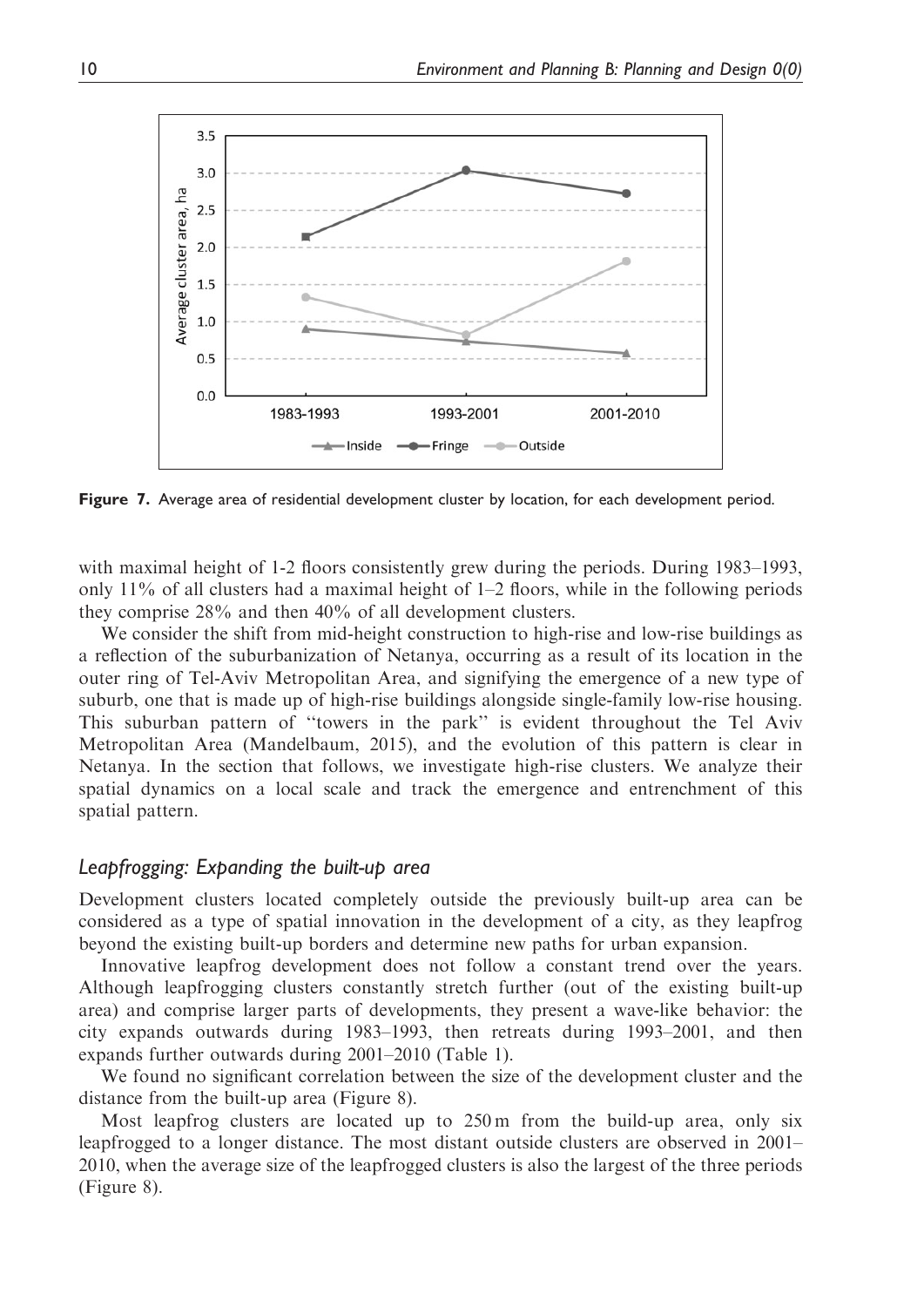| Development period                           | 1983-1993 | 1993-2001 | $2001 - 2010$ |
|----------------------------------------------|-----------|-----------|---------------|
| Number of clusters outside the built-up area | 12        |           |               |
| Average distance to the built-up area (m)    | 158       | 122       | 163           |
| Maximum distance to the built-up area (m)    | 483       | 250       | 615           |
| Minimum distance to the built-up area (m)    |           |           |               |

Table 1. Distance to the built-up area for construction clusters located completely outside the built-up area.



Figure 8. Size of leapfrogged clusters versus distance from the built-up area, by development period.

To determine whether the clusters that were developed outside the build-up area attracted more development in the next development periods, we measure the number of clusters developed at a distance of up to 250 m around each of the clusters during the periods that follow. All clusters developed outside the build-up area during 1983–1993 had residential clusters that were developed in their vicinity (a radius of 250 m) in the two periods that follow (1993–2001 and 2001–2010). Three of the outside clusters had between 3 and 5 residential clusters developed in close vicinity, while the other nine had between 6 and 9 residential clusters. The average distance of the new development to the closest cluster was 40 m, and most outside clusters had a residential cluster that developed directly next to them.

As for the clusters developed outside the built-up area in 1993–2001, all had a residential cluster that developed attached to them in the period that followed.

Three of them had between 1 and 2 residential clusters developed in their vicinity in the period that followed (2001–2010) and seven clusters had between 3 and 5 residential clusters.

This analysis shows that leapfrog residential clusters serve as a new attraction for further development.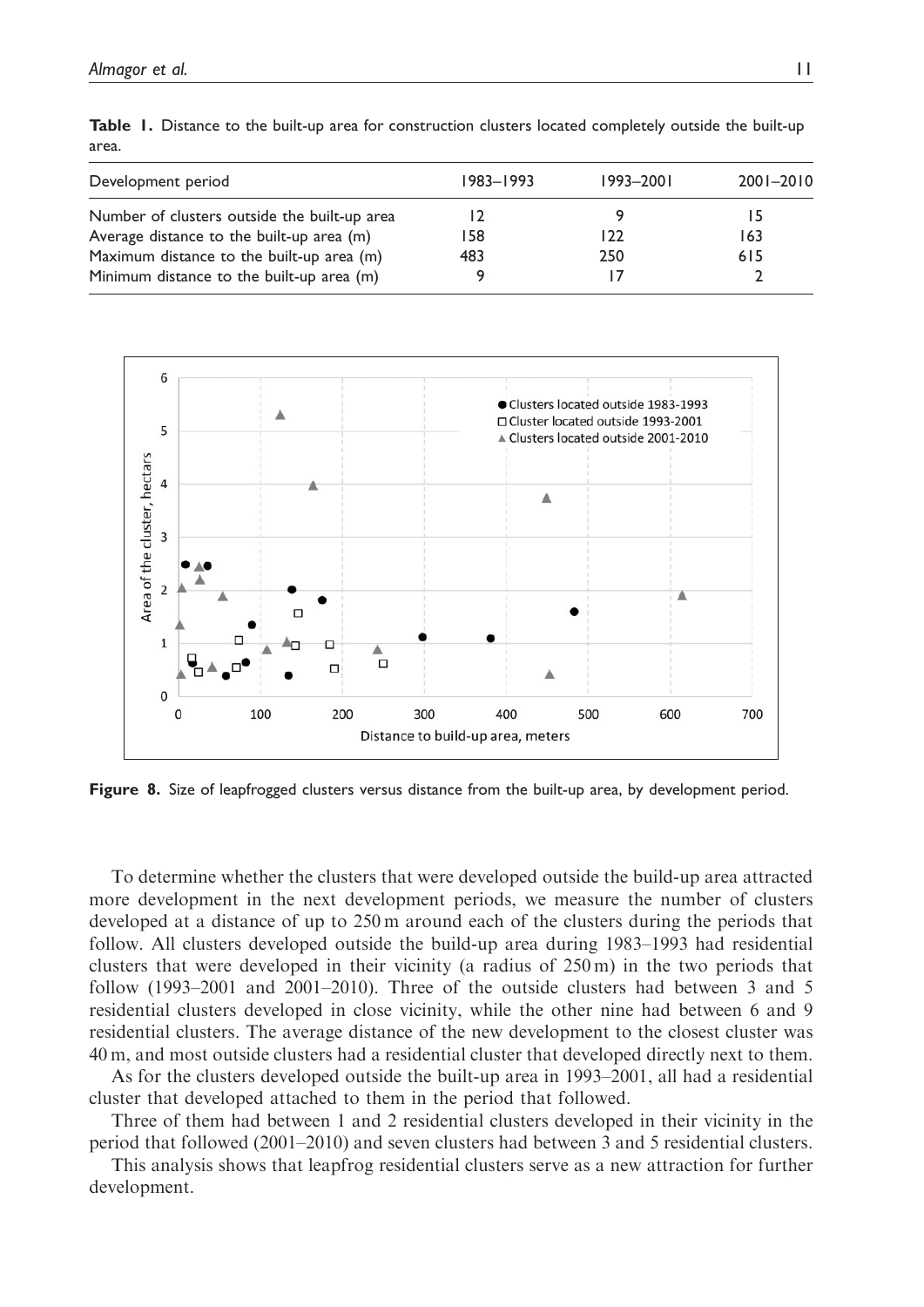

Figure 9. Distance between a cluster and the closest building of similar height that exists at the beginning of the period. The red dashed line marks a distance of 250 m and a height of 10 floors.

# Bringing the message of height to new places

We broadly define innovation as a certain characteristic that is introduced into an area in the city where it had not existed before. We name this contextual innovation, and it is added to the spatial innovation presented by leapfrogging. The characteristic we consider in this paper is building height and in what follows, we estimate the degree of innovation of a development cluster according to the distance between the development cluster and the closest similar building (in terms of height) that existed at the beginning of a period (Figure 9). If this distance is small, then the cluster continues the height tendency that already exists in a given area, and therefore the development is not innovative. However, if the distance is large, then the development cluster establishes a new height tendency and can be considered innovative, meaning it is the first to introduce high-rise buildings to its vicinity.

A cluster is classified as innovative if it satisfies two conditions:

- (1) The cluster's maximal height is 10 floors or more. Such height represents the upper decile of height for all buildings developed between 1983 and 2010.
- (2) The closest building with a similar height to the cluster's maximal height is at a distance of 250 m or more. Such distance is the upper decile of the shortest distance to a similar building among all development clusters for all periods.

Figure 9 presents the characteristics of height and shortest distance to similar buildings for all development clusters. The red dash lines mark the threshold values for innovative clusters, and the clusters that satisfy those thresholds are defined as innovative (Figure 9 and Table 2).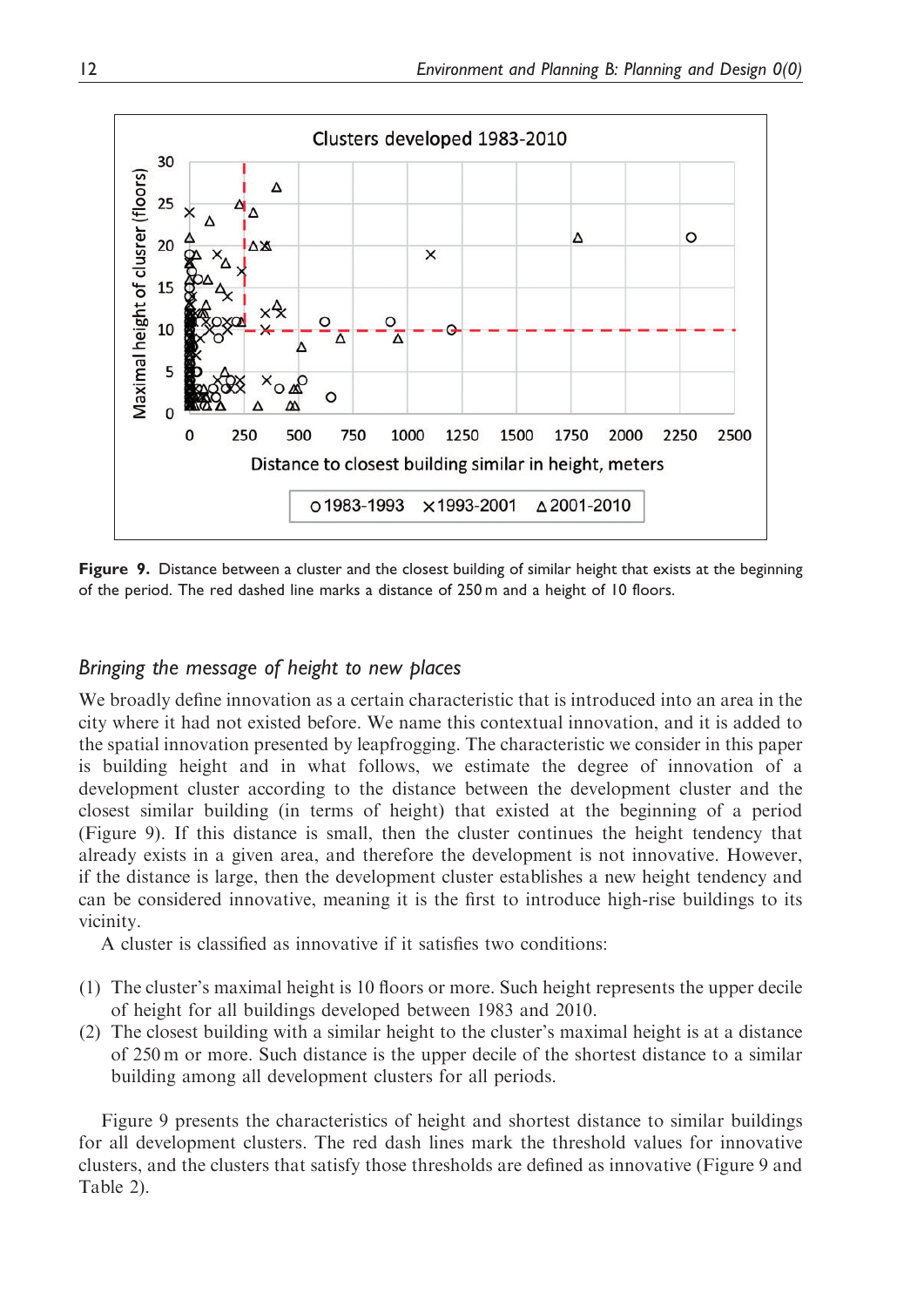| Development period         | Number of clusters | Innovative clusters |
|----------------------------|--------------------|---------------------|
| $1983 - 1993$              | 100                | 4(4%)               |
| 1993-2001<br>$2001 - 2010$ | 132<br>179         | 5(4%)<br>6(4.5%)    |
|                            |                    |                     |

Table 2. Clusters' statistics.



Figure 10. Netanya residential development clusters by period: 1983–1993 (a), 1993–2001 (b) and 2001– 2010 (c). The colors of the clusters mark the maximal building height in the cluster (in floors). Innovative clusters are labeled with the number that matches their number in Table 3.

Not surprisingly, height-innovative clusters are few. Throughout the research time (1983– 2010), only 27 out of 361 (7.5%) clusters were developed at a distance of more than 250 m from a building of similar height that existed in the vicinity before development and only 15 (4%) included buildings of 10 floors and more (Figure 10). This shows that new development clusters tend to conform to the existing built environment and, more particularly, to imitate building height existing in the vicinity. Most of the city's development took place in this manner, as new residential clusters perpetuated the existing built environment and replicated the height of existing building in the area. Thus, for most of the built area, new high-rise buildings rose steadily from one period to the next.

Few clusters are identified as contextually innovative, when we look at their locations (Figure 10) and attributes (Table 3). The location of the innovative clusters on the map showed that, in fact, the scale of innovation was even smaller than the one reflected from counting the clusters.

In the first period (1983–1993), where only four innovative clusters were registered, we found that three of them (clusters 1, 2, 4, Table 3 and Figure 10) were in fact a fraction of a single plan, dedicated to enlarging Ramat Poleg, a well-established neighborhood of singlefamily homes located at the southern end of Netanya. While most of the extensive development of Ramat Poleg was conducted by similar low-rise homes, few high-rise buildings were located there. Each of the innovative clusters there is comprised of 1–2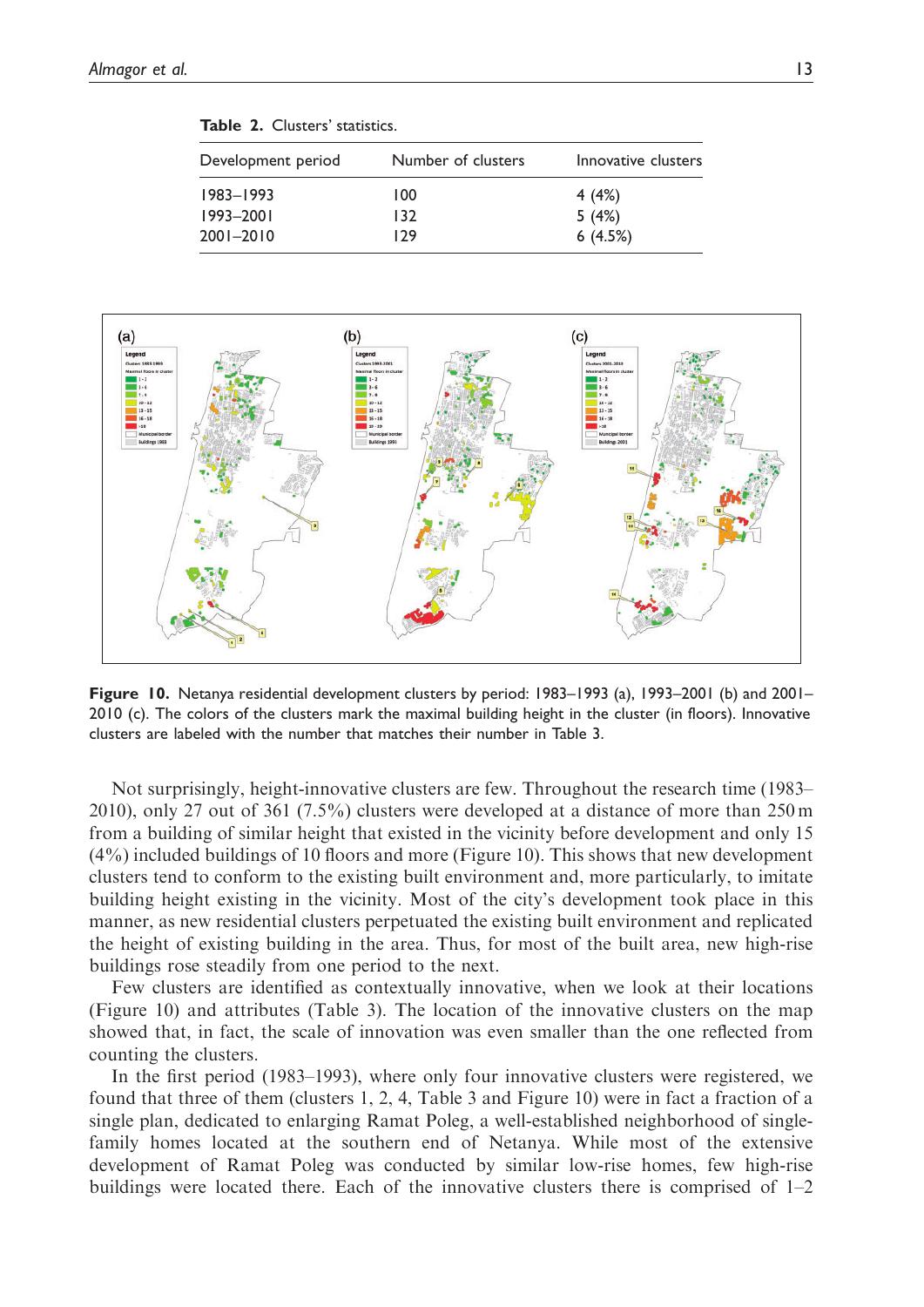| # | Area (m <sup>2</sup> )        | ≘.<br>the cluster, floors<br>Highest building                                                                | No. of building<br>in the cluster | in the cluster similar<br>No. of buildings<br>in height to the<br>highest building | height located outside<br>Distance to closest<br>building <sup>a</sup> similar in<br>the cluster (m) | similar in height (m)<br>closest cluster <sup>b</sup><br>Distance to | Location relative<br>to the built area |
|---|-------------------------------|--------------------------------------------------------------------------------------------------------------|-----------------------------------|------------------------------------------------------------------------------------|------------------------------------------------------------------------------------------------------|----------------------------------------------------------------------|----------------------------------------|
|   | Innovative clusters 1983-1993 |                                                                                                              |                                   |                                                                                    |                                                                                                      |                                                                      |                                        |
|   | 6917                          |                                                                                                              |                                   |                                                                                    |                                                                                                      |                                                                      |                                        |
|   | 1,192                         |                                                                                                              |                                   |                                                                                    |                                                                                                      |                                                                      | Outside<br>Outside                     |
|   | 26,331                        |                                                                                                              |                                   |                                                                                    | 921<br>621<br>1201<br>1202                                                                           | $219$<br>$219$<br>$4741$<br>$127$                                    | Fringe                                 |
|   | 6270                          |                                                                                                              |                                   |                                                                                    |                                                                                                      |                                                                      | Outside                                |
|   | nnovative clusters            | 1993-200                                                                                                     |                                   |                                                                                    |                                                                                                      |                                                                      |                                        |
|   | 31,157                        |                                                                                                              |                                   |                                                                                    |                                                                                                      |                                                                      | Outside                                |
|   | 6187                          |                                                                                                              |                                   |                                                                                    | 347                                                                                                  | $\frac{12}{15}$                                                      | Outside                                |
|   | 34,823                        |                                                                                                              | 0                                 |                                                                                    | <b>105</b><br>348                                                                                    | 865                                                                  | Outside                                |
|   | 10,223                        |                                                                                                              |                                   |                                                                                    |                                                                                                      | <b>156</b>                                                           |                                        |
|   | 27,209                        |                                                                                                              | $\bullet$                         |                                                                                    | 420                                                                                                  | $\frac{1}{2}$                                                        | Fringe<br>Outside                      |
|   | nnovative clusters 2001-2010  |                                                                                                              |                                   |                                                                                    |                                                                                                      |                                                                      |                                        |
| 0 | 39,836                        |                                                                                                              |                                   |                                                                                    | $rac{6}{4}$                                                                                          |                                                                      | Outside                                |
|   | 27,302                        |                                                                                                              |                                   |                                                                                    |                                                                                                      |                                                                      | Inside                                 |
|   | 13,197                        |                                                                                                              |                                   |                                                                                    | 293<br>293<br>401                                                                                    |                                                                      | Fringe<br>Outside                      |
|   | 363,860                       |                                                                                                              | <b>105</b>                        |                                                                                    |                                                                                                      |                                                                      |                                        |
|   | 53, 127                       |                                                                                                              | $\tilde{=}$                       |                                                                                    | $\overline{78}$                                                                                      | $\overline{48}$                                                      | Outside                                |
|   | 68,448                        |                                                                                                              | $\overline{\mathbf{C}}$           |                                                                                    | 353                                                                                                  | 248                                                                  | Fringe                                 |
|   |                               | Buildings existed at the beginning of the period.<br><sup>b</sup> Clusters developed during the same period. |                                   |                                                                                    |                                                                                                      |                                                                      |                                        |

Table 3. Characteristics of innovative clusters. Table 3. Characteristics of innovative clusters.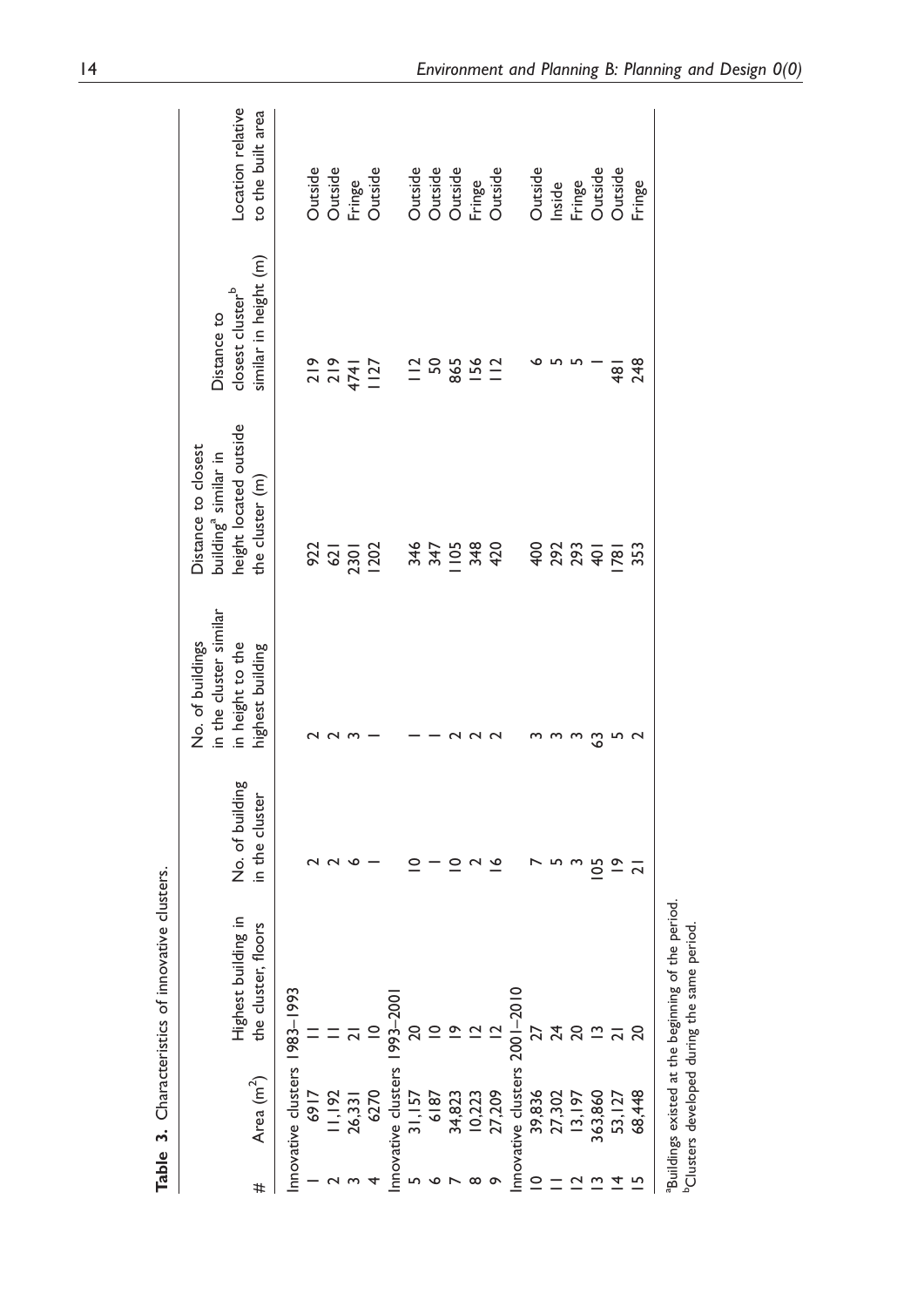buildings of 10–11 floors. These clusters were the first to introduce the ''towers in the park'' pattern in Ramat Poleg, and to the city of Netanya as a whole, and they were planned and authorized. In the next period (1993–2001), the Ramat Poleg area continued to develop, as more high-rise buildings were constructed next to low-rise developments. One of the innovative clusters there was built in 1993–2001 (no. 5) and includes a building of 20 floors among others of 10–12 floors.

Another innovative cluster (no. 3, Table 3) was located at the eastern part of the city, in an area that later grew to be Kiryat Ha'Sharon, developing in relative proximity to an existing low-rise suburban neighborhood. This innovative cluster includes three residential buildings of about 20 floors. Following that, this suburban neighborhood contained mainly 10 floors buildings as well as a few significantly higher ones. It is this cluster that introduced high residential towers as an option for suburban, luxury housing as most development occurred in the periods that followed. As the development around this cluster shows (see below), the novelty was accepted and entrenched, and the construction of high-rise residential buildings in the area continued.

During the next period (1993–2001), few more innovative clusters developed. Two new suburban neighborhoods containing a mixture of high-rise luxury buildings next to low-rise single-family homes were developed, both at the west end of the city, near the beach (clusters 7 and 9). Each of these clusters includes two high buildings beside other, significantly lower buildings. These locations did not develop massively over the next period, though small and medium size development continued.

The last period of our research (2001–2010) sees the entrenchment of the high-rise trend, along with introducing six innovative developments. We see these innovations as an expression of four development plans: The construction of Ir-Yamim near Ramat Poleg (no. 10 in Table 3), at the south-west end of the city: a completely new urban quarter made up of high-rise buildings alone. While this new urban quarter is not far from Ramat Poleg, the innovation lies in bringing luxury high-rise buildings of 27 floors to a leapfrogged area. This type of development is also reflected in the rapid and upward development of Kiryat Ha'Sharon, which is made up primarily of high-rise buildings (no. 13–14 in Table 3). The other innovative clusters developed in 2001–2010 extended existing built areas by adding significantly high high-rise buildings. This is the case with enlarging Neot Shaked neighborhood (no. 11–12), and extending the built area near the coast (no. 15). Both mix few high-rise buildings of 20 floors and lower ones, thus introducing high-rise housing to already functioning living areas.

#### The diffusion of height innovation

To determine whether the introduction of innovation provides a new development mode for the simultaneous and future development, and whether the innovative development is later diffused to the surroundings, we measure the number of buildings similar in height to the innovative cluster at a distance of up to 250 m that were constructed during the periods that followed (Figure 11).

Since we have three development periods, the impact on future development can be assessed only for the first two periods, 1983–1993 and 1993–2001. Therefore, we compare the distance between innovative clusters developed during 1983–1993 to the clusters developed during 1993–2001 and 2001–2010, while innovative clusters developed in 1993– 2001 are compared to clusters developed in during 2001–2010.

In the surrounding area of the innovative clusters (radius of 250 m), we observe multiple developments of buildings similar in height to the innovative cluster that were constructed in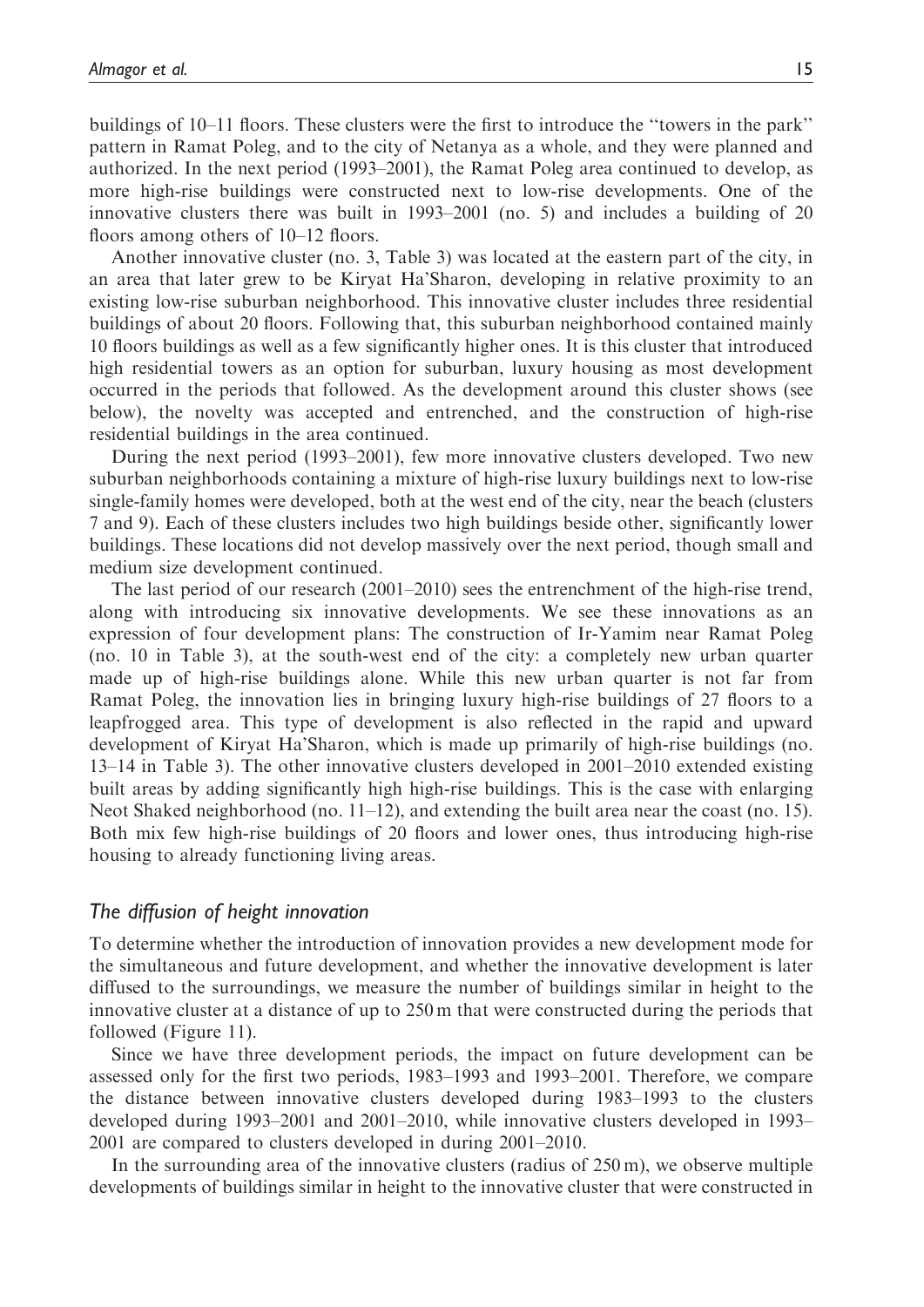

Figure 11. Number of buildings at a distance of up to 250 m, similar to the maximal height of the innovative cluster, for innovative clusters developed in 1983–1993 (a) and in 1993–2001 (b).

the periods that followed, with the exception of one cluster (number 4 in Figure 11) that had no similar development of buildings. The diffusion of a new height model in the period that followed is apparent, for example, cluster number 1 (Figure 11) had 27 similar buildings that were developed in the vicinity in the following development period.

In the case of cluster number 3 (Figure 11), the impact of the height innovation can be seen even further in time, when during 1993–2001, 14 similar buildings were developed in the vicinity of the cluster and during the next period (2001–2010), 29 similar buildings were developed in the area.

# **Discussion**

## General insights

The classical literature assumes that high-rise buildings reflect land-use prices. Since the latter is organized in bid-rent curves decreasing from the CBD, a high-rise building is expected to emerge near the center and reflect the decline of rent values from the center outwards. However, while this pattern was evident in North-American cities for many years, this is changing; and, the degree to which it reflects cities in other places of the world is doubtful (see: Barr and Cohen, 2014; Frenkel, 2007; Porat et al., 2012). We claim that by looking at high-rise buildings as a reflection of style, in addition to rent-bid values, and tracing these dynamics from the viewpoint of the innovative developer, can highlight the role of innovation in ''regular'' urban development. Particularly, our research demonstrates two overlapping mechanisms of the diffusion of innovation in space: spatial innovation of leapfrogging development sites, and contextual innovation reflected by high-rise buildings.

The investigated area is located within the municipal borders of Netanya, where land-use development is regulated by district and local outline plans. While the outline plans determine the overall borders and assign the permitted land-use for development, it is developers who determine the size, location and timing of their development sites within the restrictions of the outline plans. We consider the power law distribution of development cluster size in Netanya as a reflection of a self-organization process of the built environment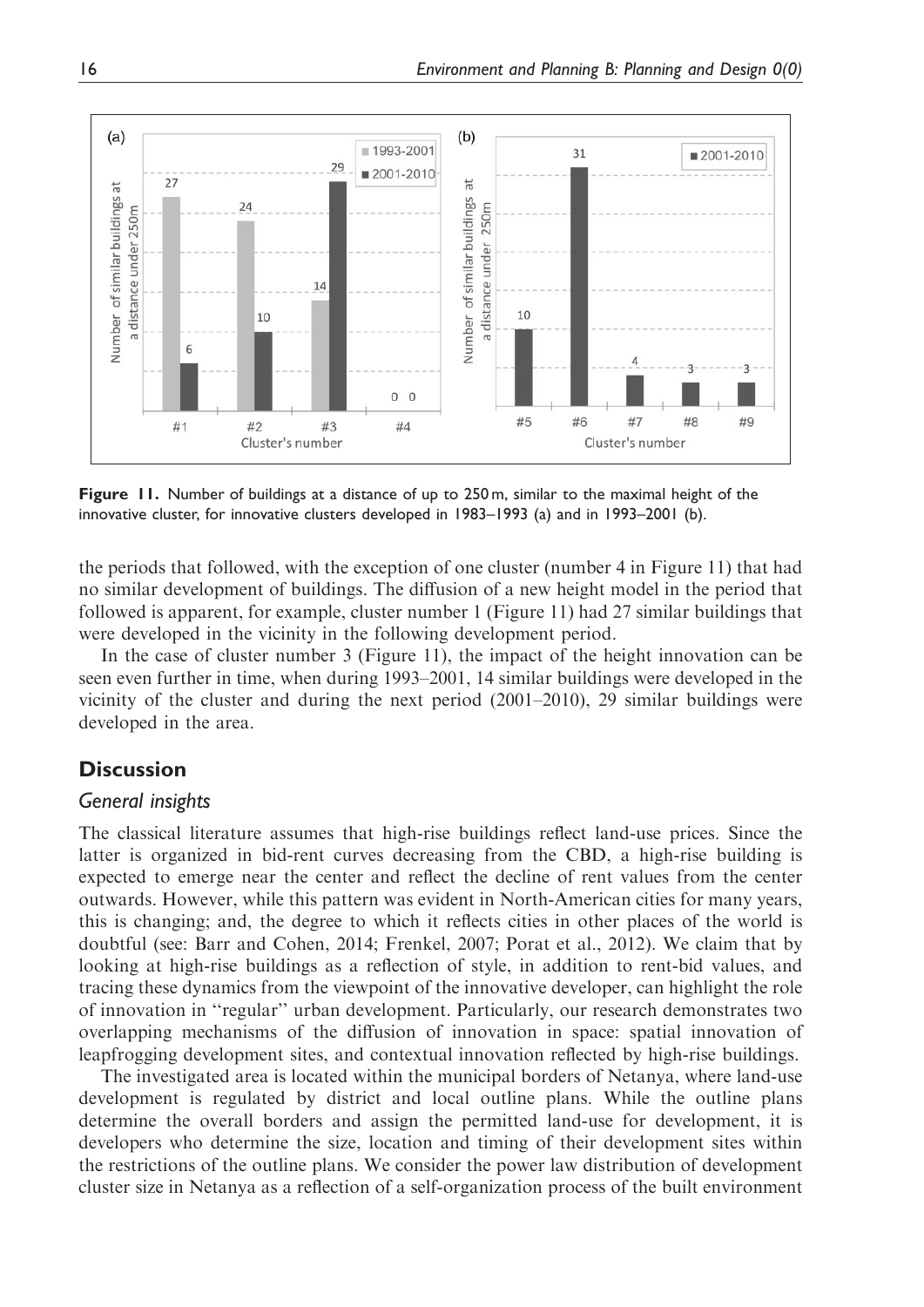(Pascual et al., 2002). As we already know, strong top-down intervention may cause the power law distribution to appear deviated, as shown by Fragkias and Seto (2009). The power law distribution of clusters in Netanya supports the assumption of a bottom-up development process of the city, which stems mainly from decisions by developers who operate in the city and less by the organized regulative powers of the outline plans.

Netanya developed immensely during the research period. The fringe of the built-up area attracts most of the new development, and development clusters on the fringe are always relatively larger than development clusters in the inner city and those that leapfrog beyond the built-up area. The infill of the built area continues over all periods, and makes up the second largest portion of development, although the average area of such sites is the smallest and, as expected, decreases over time. Leapfrog development comprises the smallest portion of development, while such development clusters are larger than those of the infill development and their size increases in time.

Although leapfrog clusters constantly reach further distances and comprise larger parts of development, they present a wave-like behavior during the three decades covered by our research. During the first decade the city expands outwards; then during following decade, it infills; and then it expands again to further distances in the last decade. This development process has been observed in other cities (Martellozzo and Clarke, 2011).

Most of the new residential clusters constructed in already developed areas in Netanya replicate the height that prevails in the close vicinity. Most of the innovation (10 out of 15 clusters) was located outside the already built areas, and only one, during the last period, was located inside it, showing that residential buildings tend to be a replication of the existing way of living. The emergence of high-rise buildings occurs gradually, with each period introducing slightly higher buildings that were not defined as innovative at the time.

However, our research enables us to trace a few, yet influential, innovative clusters that introduced high-rise residential buildings where no other similar buildings existed before. These innovations changed the way in which the built environment developed. The most prominent were a few high-rise residential buildings constructed as part of the massive enlargement of Ramat-Poleg, a detached suburb of single-family homes. Most of the construction in Ramat Poleg replicated the existing low-rise housing, yet these buildings of up to 10 floors, constructed far from the CBD, created a new suburban pattern which we identify as ''towers in a park''—high-rise residential buildings modeled in a modernist fashion aspired by the legacy of Le Corbusier, the famous Swiss-French architecture. Similarly, a few significant high-rise buildings were built in other remote places, thus creating new suburban neighborhoods that match this pattern.

The entrenchment of innovation. The introduction of innovation can affect the potential of an area for future development by influencing decisions taken by developers and creating positive feedback where innovation is later replicated by other developers within the neighborhood. In addition, innovation can turn into a model, spread or leapfrog to other places, and be replicated as a whole in existing and new neighborhoods. As our Netanya analysis shows, innovation was entrenched in both ways. Firstly, our analysis suggests that a few rare cases of height innovation located beyond the built-up area during 1983–1993 and 1993–2001 were expanded during the periods that followed. Similarly, new suburban neighborhoods, comprised of high-rise buildings—with and without low-rise single-family homes in the same neighborhood—continued to occur after 1993, and in greater volume, with higher buildings and larger clusters. Secondly, it shows that significantly high residential buildings were introduced on the fringe of existing neighborhoods, thus changing the view and type of living.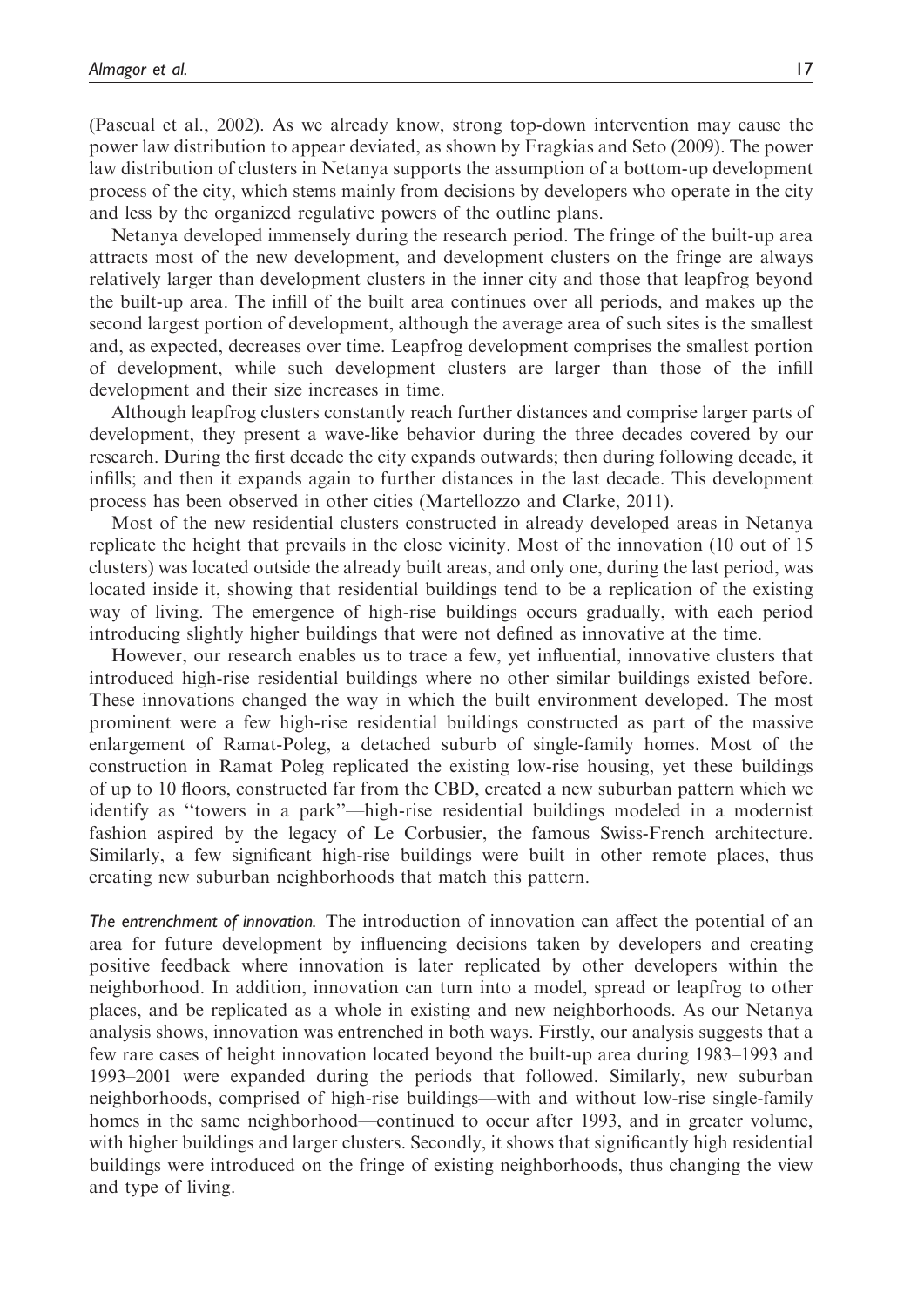The above findings suggest that throughout the research period, we witness the introduction and then the gradual entrenchment of height innovation and particularly the ''towers in a park'' pattern. As time progressed, types of construction that were defined as innovative became a common pattern. On the one hand, innovative clusters grew larger and higher with time, as Table 3 shows, and on the other hand, more high-rise clusters—not necessarily innovative—were introduced into existing neighborhoods (Figure 10). A diffusion of the innovative trends is reflected from the gradual change in building height: with time, the share of significantly high-rise buildings goes up and turns into a common way of building. In addition, a gradual entrenchment of spatial pattern takes place, and the ''towers in a park'' pattern turns into a common model—in completely new neighborhoods as well as in the expanded existing built areas.

The accumulation of innovation in time bears significant influence on the urban structure. From the spatial aspect, once new foci of development were created beyond the existing fringe during 1983–1993 and 1993–2001, this development was later reinforced when it attracted new development and established new paths of expansion (Figure 5). For example, the outer (red) clusters at the southern end of Netanya on the map of 1983– 1993 (Figure 5a) turned into a built-up fringe in 1993–2001 and became a continuous built-up area in 2001–2010. What started as a small and remote initiative, a seemingly unexpected development, became a major determinant of the entire city map. The development of undeveloped areas beyond the current built-up borders tends to be in large clusters. This might be related to development of large neighborhoods by large-scale development firms.

## Urban change

Although cities are usually acknowledged as innovative and dynamic, we know that most development in cities cannot be described as ''innovative''. Rather, new development is mostly repetitive and takes place on the fringe of the already developed areas. In fact, this way of building, clearly evident in Netanya, is the essence of urban modeling as we know it today. Urban simulations rightfully assume that development is, for the most part, recurrent, and therefore easy to express with CA and ABM models, which incorporate the influence of topography, infrastructure and natural barriers. Innovation is essentially hard to model. Innovation can be spatial, in that it can impact the location of new development. Innovation can also be contextual and affect the type, style and contents of urban development. Typically, CA and ABM models incorporate leapfrogging as a stochastic allocation of areas that are far from the current built-up areas but have high potential for development (see White et al., 2015); whereas the contextual aspect of building height has been scarcely included in the repertoire of land-use and land-cover change modeling (Broitman and Czamanski, 2012; Lin et al., 2014).

Our research shows that a few innovative clusters can create a significant change in the urban structure and affect the way in which a city develops. In Netanya, spatial innovation was evident in suburban development at the southern and eastern ends of the city, where no similar development had taken place. This contextual development is reflected in the introduction of luxury high-rise residential buildings as a suburban option. The innovative clusters were made of both types of innovation—spatial and contextual combined—and were responsible for initiating a crucial change in the way in which the built environment developed.

Initially, it seems that the risk involved with development of innovative high-rise buildings near existing single-family neighborhoods was great and only a few developers in Netanya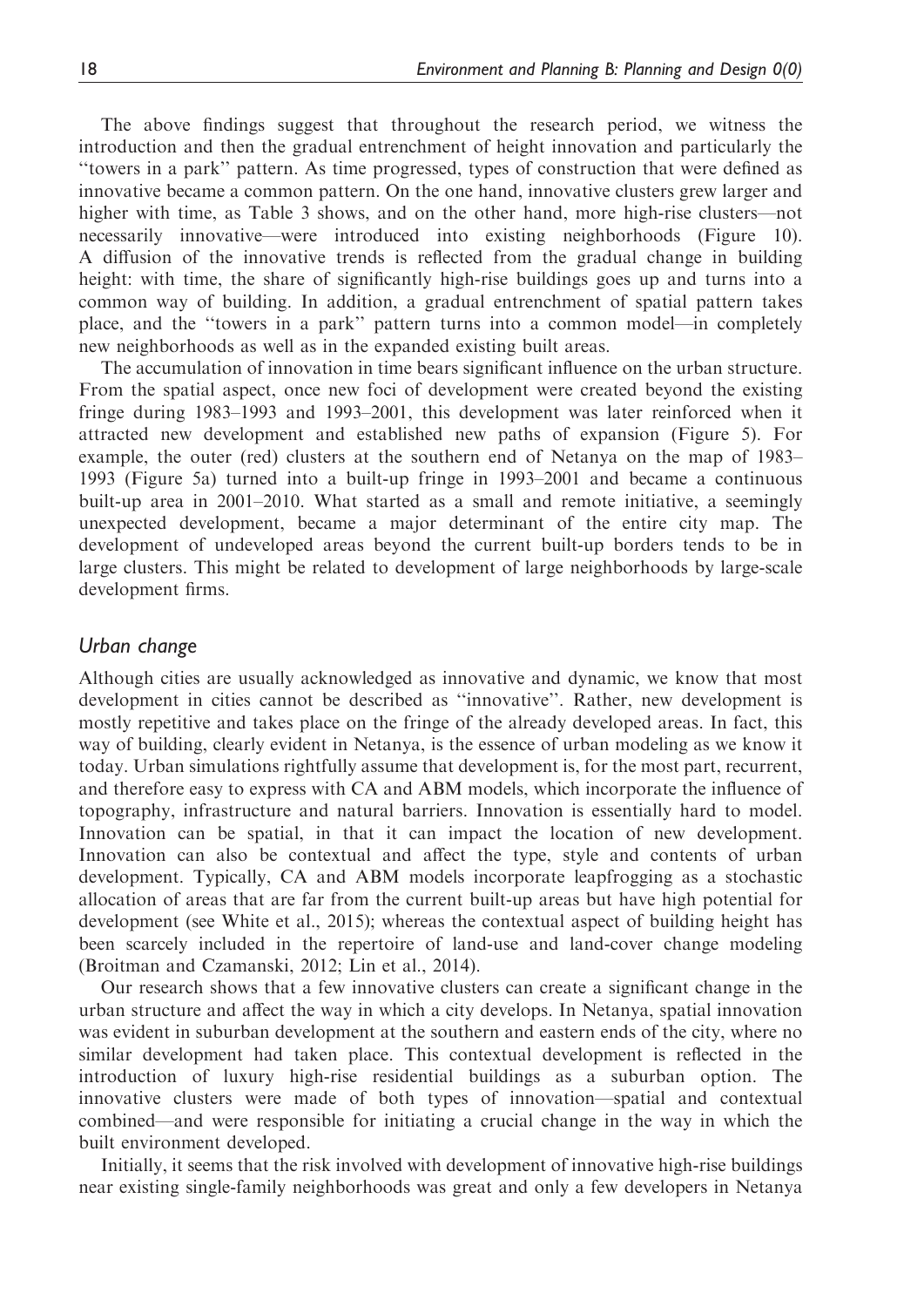were willing to introduce it. But following the completion of initial innovative developments, one in Ramat Poleg and the other in Kiryat Ha'Sharon, the risk related to such projects, as experienced by other developers, was lessened and developers dared to push for more highrise developments in new and existing areas. New areas were chosen for such development in 1993–2001 and particularly 2001–2010, when they were no longer considered a high-risk challenge. The height of buildings in such innovative clusters almost doubled, from around 10 floors to around 20 floors, and then almost tripled to 27 floors. In addition, the size of such innovative clusters grew larger. Innovation was thus accepted and a new type of development became a part of the system. One can further speculate whether this type of development will become a form of a collective memory of developers, planners, or both. Importantly, though, innovation is essentially unpredictable and as a result, hard, and possibly unfeasible, to model.

# **Conclusions**

A city's spatial order is defined by the use, form and building height. For the most part, developers preserve this order, by locating new buildings at the intersection between built and undeveloped areas and by replicating existing building patterns. At the same time, the option of changing the spatial order is tempting for developers, especially for profitability reasons. For instance, abnormal profits are achieved by developers who purchase low-cost land in undeveloped areas and gain construction permits or extended building rights from planning commissions (Christensen, 2014). In Netanya, we looked at innovative development that contradicts existing structure in two aspects: The spatial—location of development clusters—and the contextual—height similarity of buildings within an area. The dynamics of Netanya's built-up pattern reveals an essential innovation component that started in 1983–1993, was accepted during 1993–2001, and became a fashion in 2001– 2010. High-resolution spatial data of Netanya over 30 years of development were critical for arriving at this conclusion, as it allowed us to analyze the development with the scale and perspective of developer decisions: the individual building and the surrounding neighborhood.

As discussed above, although only a small portion of the urban development is defined as innovative, it is very influential and can impact the way in which the city grows. The empirical estimate of the laws that define location, volume, and context of the innovation, as well as the impact of innovations on urban development, should be incorporated into urban modeling and simulation. Modeling can contribute to anticipating the degree to which innovation is entrenched, and to foreseeing the way it further affects the built environment.

To conclude, we assume that high-resolution spatio-temporal information on urban spatial patterns, building usage, population, and transport will reveal more innovative aspects of urban dynamics. Hopefully, this will bring us to an operational answer regarding a critical question posed many years ago (Hagerstrand, 1967): whether innovations can be identified at early stages and the degree to which their dynamics can then be predicted and, thus, simulated, or should innovative development be discovered only in retrospect?

#### Declaration of conflicting interests

The author(s) declared no potential conflicts of interest with respect to the research, authorship, and/or publication of this article.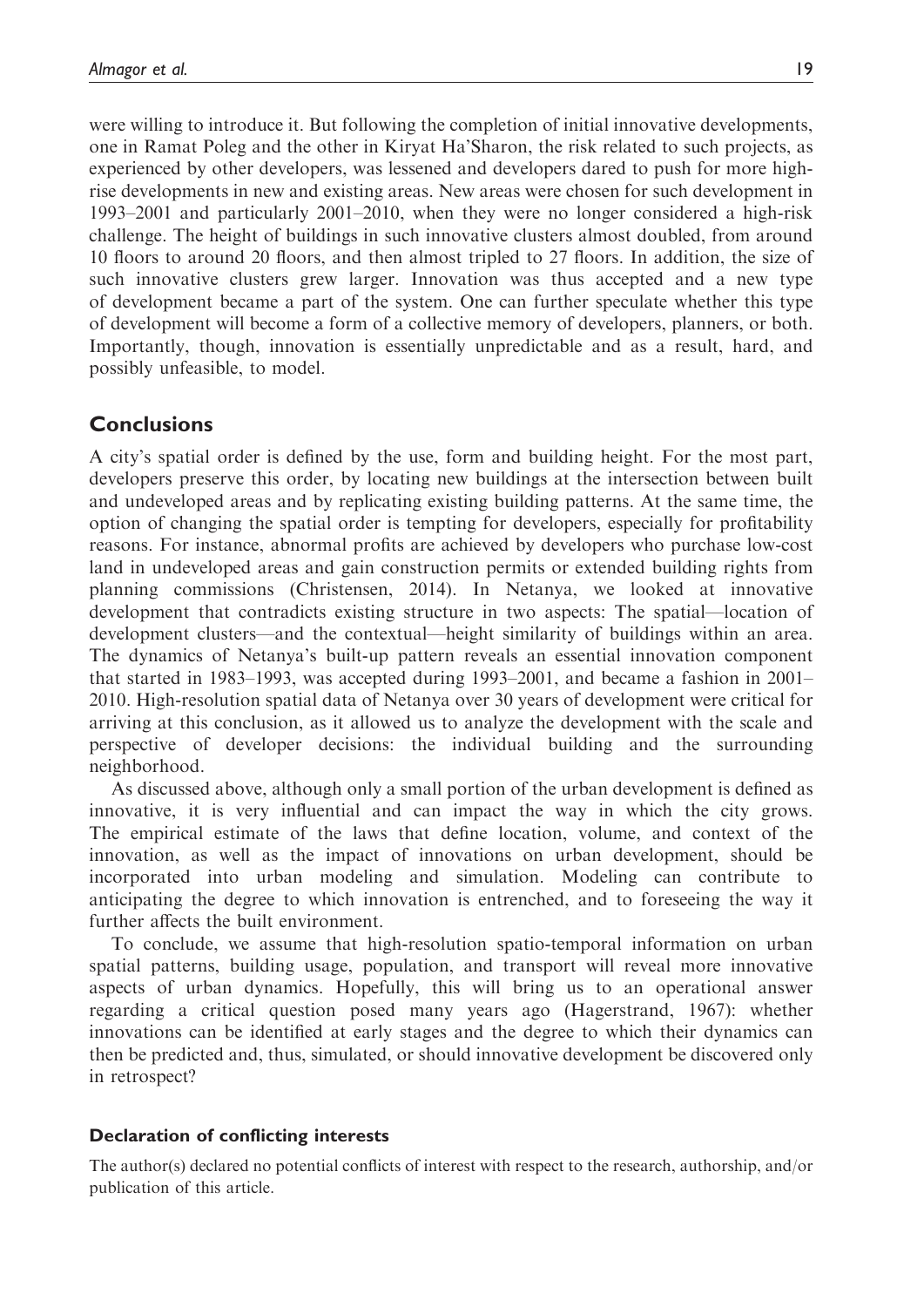## Funding

The author(s) received no financial support for the research, authorship, and/or publication of this article.

#### **Notes**

- 1. The extent of the buildup area for each of the periods is the area formed by merging the 30 m buffer of every building that existed in Netanya in the beginning of the period.
- 2. Based on a t-test, the regression coefficient in all three periods is significantly different from 1,  $sig = 0.001$ .

#### **References**

- Alfasi N, Almagor J and Benenson I (2012) The actual impact of comprehensive land-use plans: Insights from high resolution observations. Land Use Policy 29: 862–877.
- Allen PM (1997) Cities and Regions as Self-Organizing Systems: Models of Complexity. Amsterdam: Gordon and Breach Science Publishers.
- Alonso W (1964) Location and Land Use. Toward a General Theory of Land Rent. Cambridge, Mass: Harvard University Press.
- Auerbach F (1913) Das Gesetz der Bevolkerungskoncentration. Petermanns Geographische Mitteilungen 59: 74–76.
- Barr J and Cohen JP (2014) The floor area ratio gradient: New York City, 1890–2009. Regional Science and Urban Economics 48: 110–119.
- Batty M (2001) Models in planning: Technological imperatives and changing roles. *International* Journal of Applied Earth Observation and Geoinformation 3: 252–266.
- Batty M (2008) The size, scale, and shape of cities. Science 319: 769–771.
- Batty M and Xie Y (1997) Possible urban automata. *Environment and Planning B* 24: 175–192.
- Broitman D and Czamanski D (2012) Polycentric urban dynamics—Heterogeneous developers under certain planning restrictions. URISA Journal 24: 25–34.
- Buitelaar E, Galle M and Sorel N (2011) Plan-led planning systems in development-led practices: An empirical analysis into the (lack of) institutionalisation of planning law. *Environment and Planning-*Part A 43: 928.
- Chen Y and Wang J (2014) Recursive subdivision of urban space and Zipf's law. Physica A: Statistical Mechanics and its Applications 395: 392–404.
- Christensen FK (2014) Understanding value changes in the urban development process and the impact of municipal planning. Land Use Policy 36: 113–121.
- Clarke KC, Hoppen S and Gaydos L (1997) A self-modifying cellular automaton model of historical urbanization in the San Francisco Bay area. *Environment and Planning B: Planning and Design* 24: 247–261.
- Clarke M and Wilson AG (1983) The dynamics of urban spatial structure: progress and problems. Journal of Regional Science 23: 1–18.
- de Almeida CM, Batty M, Monteiro AMV, et al. (2003) Stochastic cellular automata modeling of urban land use dynamics: Empirical development and estimation. Computers, Environment and Urban Systems 27: 481–509.
- Dendrinos DS (1992) The Dynamics of Cities: Ecological Determinism, Dualism and Chaos. London: Routledge.
- Engelen G, White R and Uljee I (2002) The MURBANDY and MOLAND models for Dublin. Final report, RIKS.
- Fragkias M and Seto KC (2009) Evolving rank-size distributions of intra-metropolitan urban clusters in South China. Computers, Environment and Urban Systems 33: 189–199.
- Frenkel A (2007) Spatial distribution of high-rise buildings within urban areas: The case of the Tel-Aviv metropolitan region. Urban Studies 44: 1973–1996.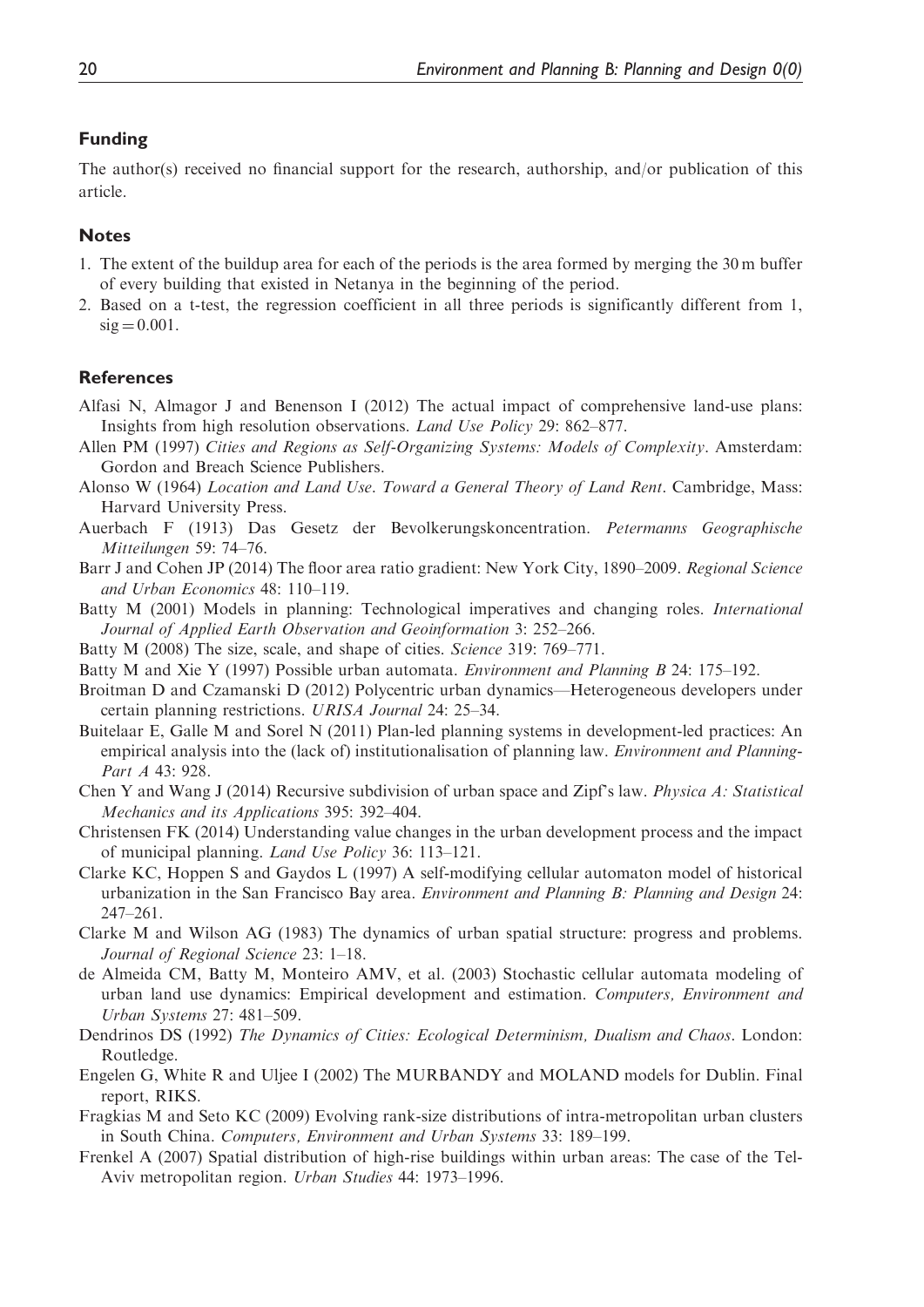- Gabaix X (1999) Zipf's law for cities: an explanation. The Quarterly Journal of Economics 114(3): 739–767.
- Gielen DM and Tasan-Kok T (2010) Flexibility in planning and the consequences for public-value capturing in UK, Spain and the Netherlands. European Planning Studies 18: 1097–1131.
- Hägerstrand T (1967) Innovation Diffusion as a Spatial Process (Innovationsförloppet ur korologisk synpunkt, original published 1953). Chicago: University of Chicago Press.
- ICBS (2015) DataBank & Tolls. Israeli Central Bureau of Statistics. Available at: [http://www.cbs.gov.](http://www.cbs.gov.il/reader/bnia/bnial.html) [il/reader/bnia/bnial.html](http://www.cbs.gov.il/reader/bnia/bnial.html).
- Itami RM (1994) Simulating spatial dynamics: Cellular automata theory. Landscape and Urban Planning 30: 27–47.
- Knudsen B, Florida R, Stolarick K, et al. (2008) Density and creativity in US regions. Annals of the Association of American Geographers 98: 461–478.
- Lin J, Huang B, Chen M, et al. (2014) Modeling urban vertical growth using cellular automata—Guangzhou as a case study. Applied Geography 53: 172–186.
- Mandelbaum R (2015) The influence of urban design on the way of life. In: 'Towers in a Park' neighborhoods: The use of public spaces. Thesis submitted in partial fulfillment of the requirements for the degree of Masters of Arts and Social Science, Ben-Gurion University of the Negev [in Hebrew].
- Marković D and Gros C (2014) Power laws and self-organized criticality in theory and nature. *Physics* Reports 536: 41–74.
- Martellozzo F and Clarke KC (2011) Measuring urban sprawl, coalescence, and dispersal: A case study of Pordenone, Italy. Environment and Planning B: Planning and Design 38: 1085–1104.
- Miller EJ, Hunt JD, Abraham JE, et al. (2004) Microsimulating urban systems. Computers, Environment and Urban Systems 28: 9–44.
- Mills ES (1967) An aggregative model of resource allocation in a metropolitan area. The American Economic Review 57(2): 197–210.
- Pascual M, Roy M, Guichard F and Flierl G (2002) Cluster size distributions: signatures of selforganization in spatial ecologies. Philos.Trans.R.Soc.Lond.B.Biol.Sci 357: 657–666.
- Porat I, Shoshany M and Frenkel A (2012) Two phase temporal–spatial autocorrelation of urban patterns: Revealing focal areas of re-urbanization in Tel Aviv-Yafo. Applied Spatial Analysis and Policy 5: 137–155.
- Portugali J (1997) Self-organizing cities. Futures 29: 353–380.
- Portugali J and Benenson I (1995) Artificial planning experience by means of a heuristic cell-space model: Simulating international migration in the urban process. *Environment and Planning A 27*: 1647–1665.
- Pumain D (2004) Scaling laws and urban system. Santa Fe Institute Working Paper. Available at: <http://www.santafe.edu/media/workingpapers/04-02-002.pdf>.
- Rosen KT and Resnick M (1980) The size distribution of cities: An examination of the Pareto law and primacy. Journal of Urban Economics 8: 165–186.
- Silva EA and Clarke KC (2002) Calibration of the SLEUTH urban growth model for Lisbon and Porto, Portugal. Comput., Environ.Urban Syst 26: 525–552.
- Stephen DG and Dixon JA (2009) The self-organization of insight: Entropy and power laws in problem solving. The Journal of Problem Solving 2: 6.
- Tasan-Kok T (2008) Changing interpretations of 'flexibility' in the planning literature: From opportunism to creativity? International Planning Studies 13: 183–195.
- White R, Engelen G and Ulije I (2015) Modeling Cities and Regions as Complex Systems: From Theory to Planning Applications. London, England: MIT Press, p. 344.
- York A, Tuccillo J, Boone C, et al. (2014) Zoning and land use: A tale of incompatibility and environmental injustice in early Phoenix. Journal of Urban Affairs 36: 833–853.
- Zhong T, Mitchell B and Huang X (2014) Success or failure: Evaluating the implementation of China's National General Land Use Plan (1997–2010). Habitat International 44: 93–101.
- Zipf GK (1949) Human Behavior and the Principle of Least Effort. Cambridge, MA: Addison-Wesley Press.